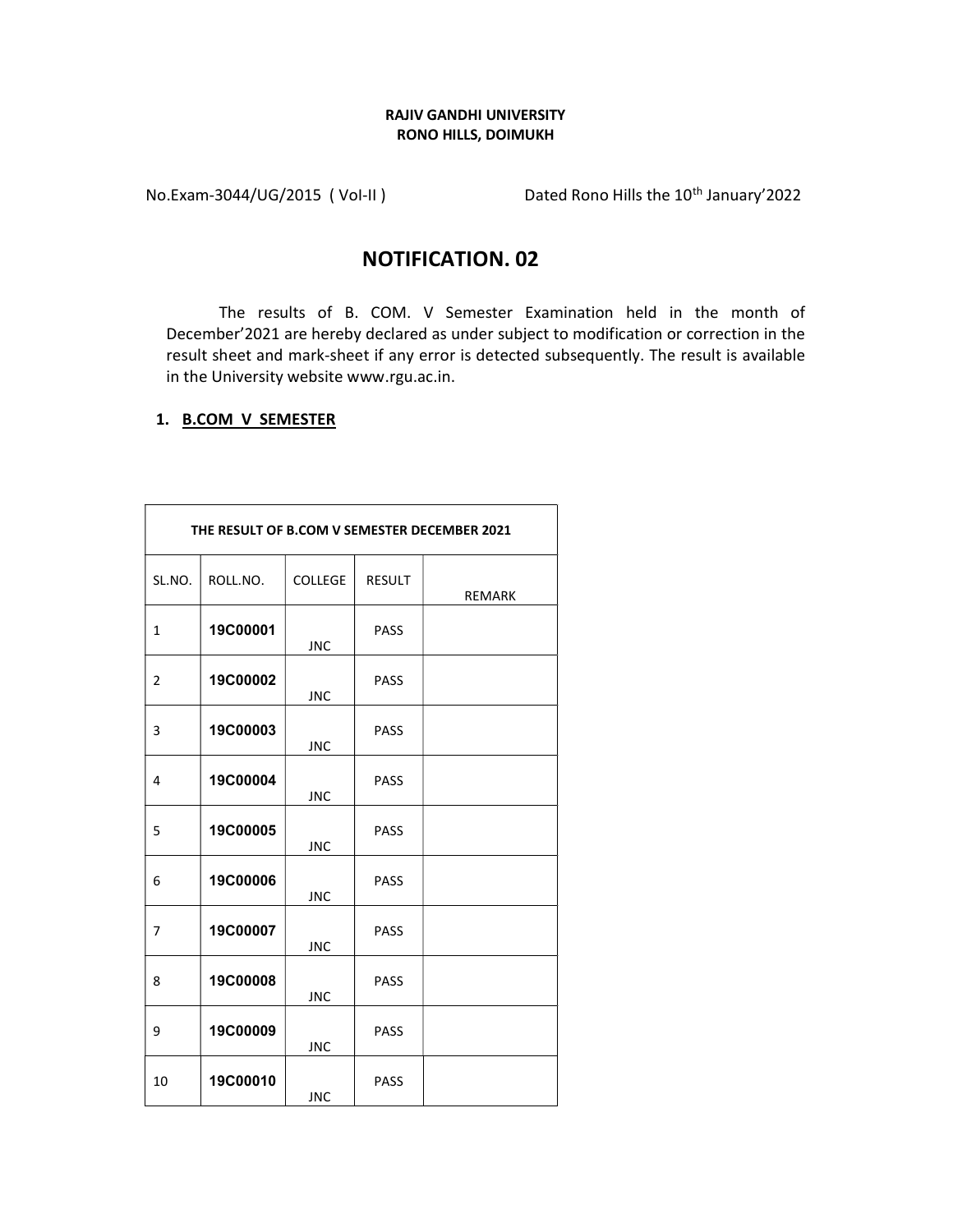| 11 | 19C00011 | <b>JNC</b> | PASS        |  |
|----|----------|------------|-------------|--|
| 12 | 19C00012 | <b>JNC</b> | <b>PASS</b> |  |
| 13 | 19C00013 | <b>JNC</b> | <b>PASS</b> |  |
| 14 | 19C00014 | <b>JNC</b> | <b>PASS</b> |  |
| 15 | 19C00015 | JNC        | <b>PASS</b> |  |
| 16 | 19C00016 | <b>JNC</b> | <b>PASS</b> |  |
| 17 | 19C00017 | <b>JNC</b> | <b>PASS</b> |  |
| 18 | 19C00018 | <b>JNC</b> | <b>PASS</b> |  |
| 19 | 19C00019 | <b>JNC</b> | <b>PASS</b> |  |
| 20 | 19C00020 | JNC        | PASS        |  |
| 21 | 19C00023 | JNC        | <b>PASS</b> |  |
| 22 | 19C00024 | <b>JNC</b> | PASS        |  |
| 23 | 19C00025 | <b>JNC</b> | <b>PASS</b> |  |
| 24 | 19C00026 | <b>JNC</b> | PASS        |  |
| 25 | 19C00027 | <b>JNC</b> | <b>PASS</b> |  |
| 26 | 19C00029 | <b>JNC</b> | PASS        |  |
| 27 | 19C00030 | <b>JNC</b> | PASS        |  |
| 28 | 19C00031 | <b>JNC</b> | PASS        |  |
| 29 | 19C00032 | <b>JNC</b> | PASS        |  |
| 30 | 19C00033 | JNC        | PASS        |  |
| 31 | 19C00034 | <b>JNC</b> | <b>PASS</b> |  |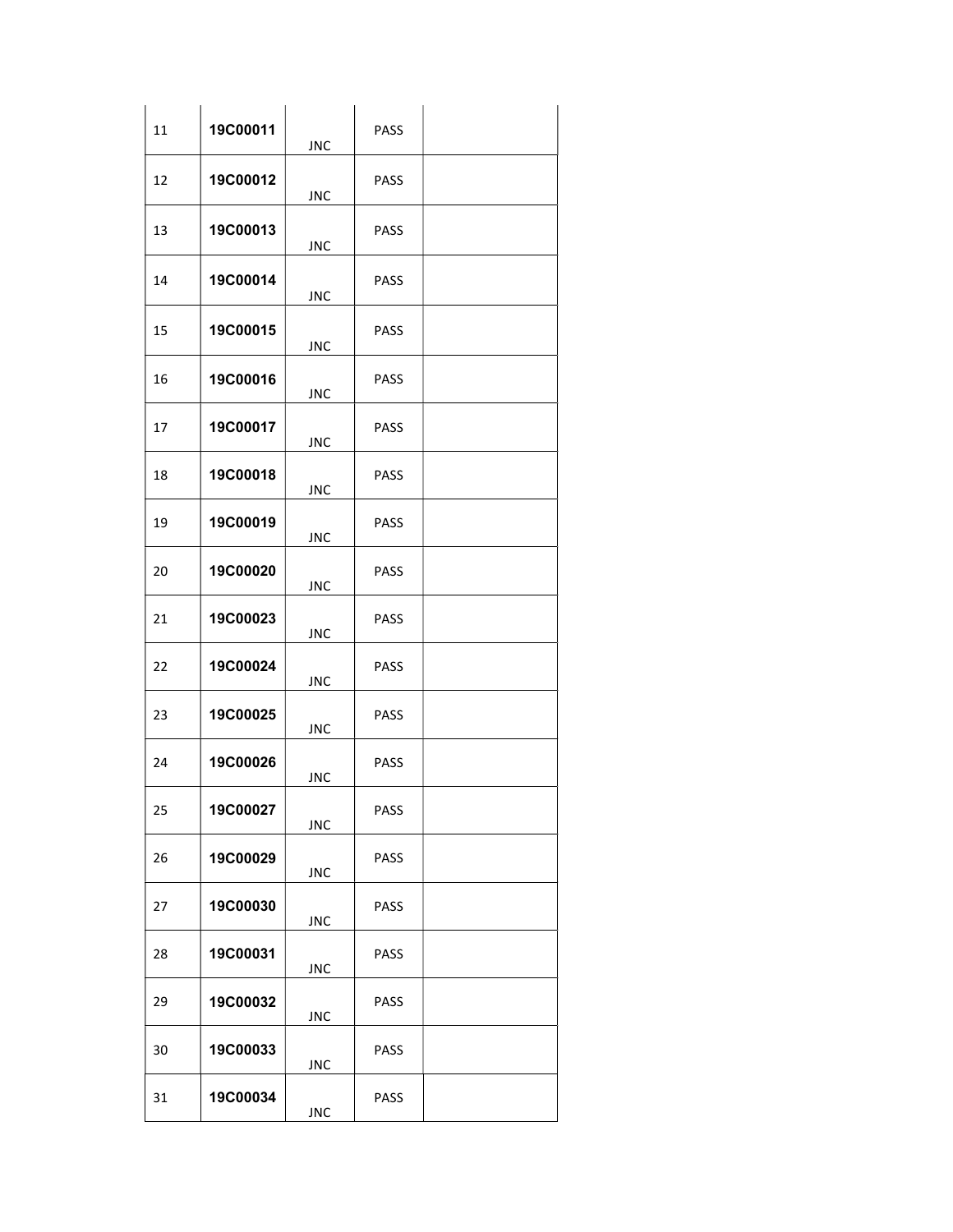| 32 | 19C00035 | <b>JNC</b> | PASS        |  |
|----|----------|------------|-------------|--|
| 33 | 19C00036 | <b>JNC</b> | PASS        |  |
| 34 | 19C00037 | <b>JNC</b> | PASS        |  |
| 35 | 19C00038 | <b>JNC</b> | PASS        |  |
| 36 | 19C00039 | <b>JNC</b> | <b>PASS</b> |  |
| 37 | 19C00040 | <b>JNC</b> | PASS        |  |
| 38 | 19C00041 | <b>JNC</b> | <b>PASS</b> |  |
| 39 | 19C00042 | <b>JNC</b> | <b>PASS</b> |  |
| 40 | 19C00043 | <b>JNC</b> | PASS        |  |
| 41 | 19C00044 | <b>JNC</b> | PASS        |  |
| 42 | 19C00045 | <b>JNC</b> | PASS        |  |
| 43 | 19C00046 | <b>JNC</b> | PASS        |  |
| 44 | 19C00047 | <b>JNC</b> | PASS        |  |
| 45 | 19C00048 | <b>JNC</b> | PASS        |  |
| 46 | 19C00049 | <b>JNC</b> | PASS        |  |
| 47 | 19C00050 | <b>JNC</b> | PASS        |  |
| 48 | 19C00051 | <b>JNC</b> | <b>PASS</b> |  |
| 49 | 19C00052 | <b>JNC</b> | PASS        |  |
| 50 | 19C00053 | <b>JNC</b> | <b>PASS</b> |  |
| 51 | 19C00054 | <b>JNC</b> | PASS        |  |
| 52 | 19C00055 | <b>JNC</b> | PASS        |  |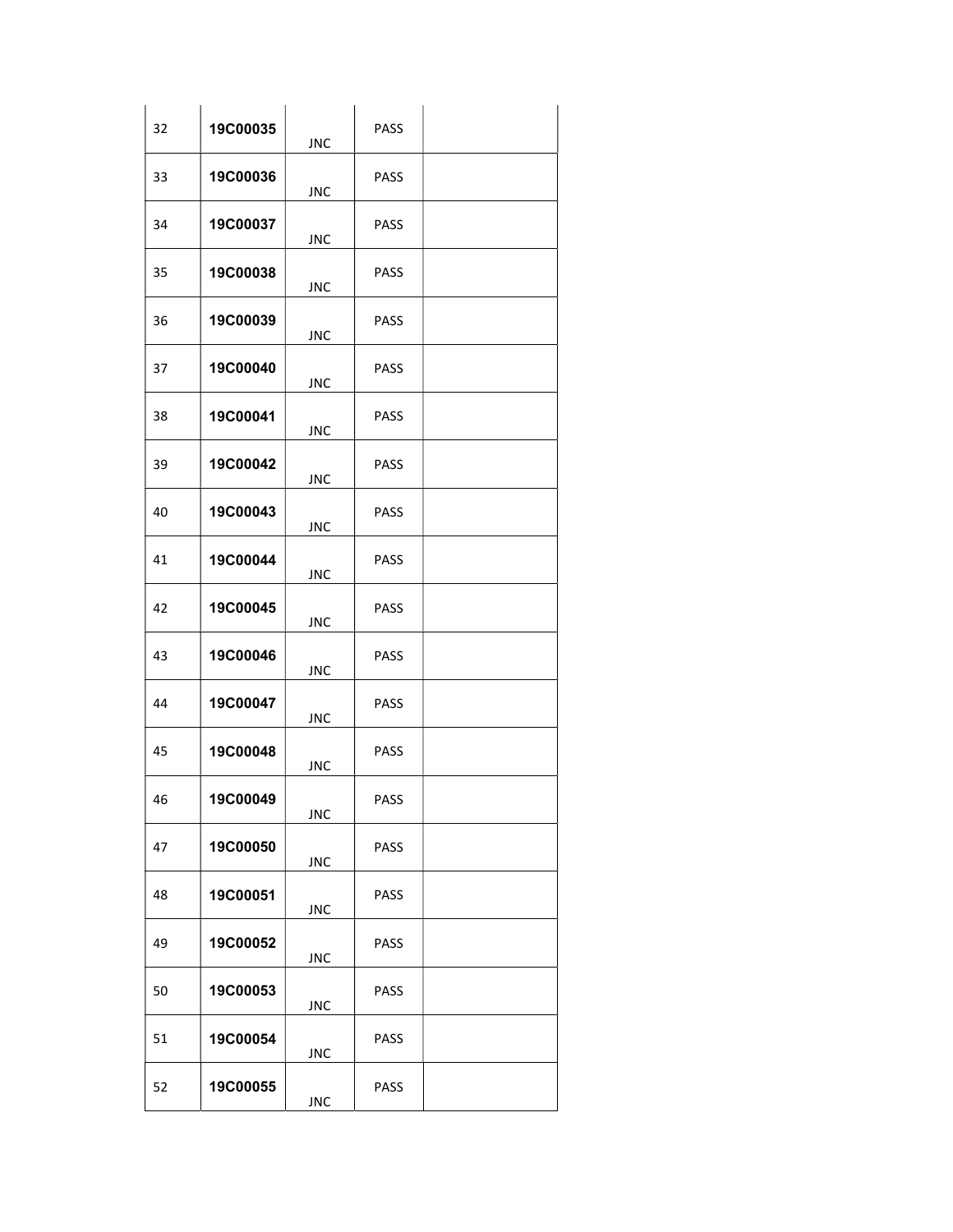| 53 | 19C00056 | <b>JNC</b> | PASS        |  |
|----|----------|------------|-------------|--|
| 54 | 19C00057 | JNC        | PASS        |  |
| 55 | 19C00058 | <b>JNC</b> | PASS        |  |
| 56 | 19C00059 | <b>JNC</b> | PASS        |  |
| 57 | 19C00060 | <b>JNC</b> | <b>PASS</b> |  |
| 58 | 19C00061 | <b>JNC</b> | PASS        |  |
| 59 | 19C00062 | <b>JNC</b> | <b>PASS</b> |  |
| 60 | 19C00063 | <b>JNC</b> | <b>PASS</b> |  |
| 61 | 19C00064 | <b>JNC</b> | PASS        |  |
| 62 | 19C00066 | <b>JNC</b> | PASS        |  |
| 63 | 19C00067 | <b>JNC</b> | PASS        |  |
| 64 | 19C00068 | <b>JNC</b> | PASS        |  |
| 65 | 19C00069 | <b>JNC</b> | PASS        |  |
| 66 | 19C00070 | JNC        | PASS        |  |
| 67 | 19C00071 | <b>JNC</b> | PASS        |  |
| 68 | 19C00072 | <b>JNC</b> | PASS        |  |
| 69 | 19C00073 | <b>JNC</b> | <b>PASS</b> |  |
| 70 | 19C00074 | <b>JNC</b> | <b>PASS</b> |  |
| 71 | 19C00075 | <b>JNC</b> | PASS        |  |
| 72 | 19C00076 | <b>JNC</b> | PASS        |  |
| 73 | 19C00077 | <b>JNC</b> | PASS        |  |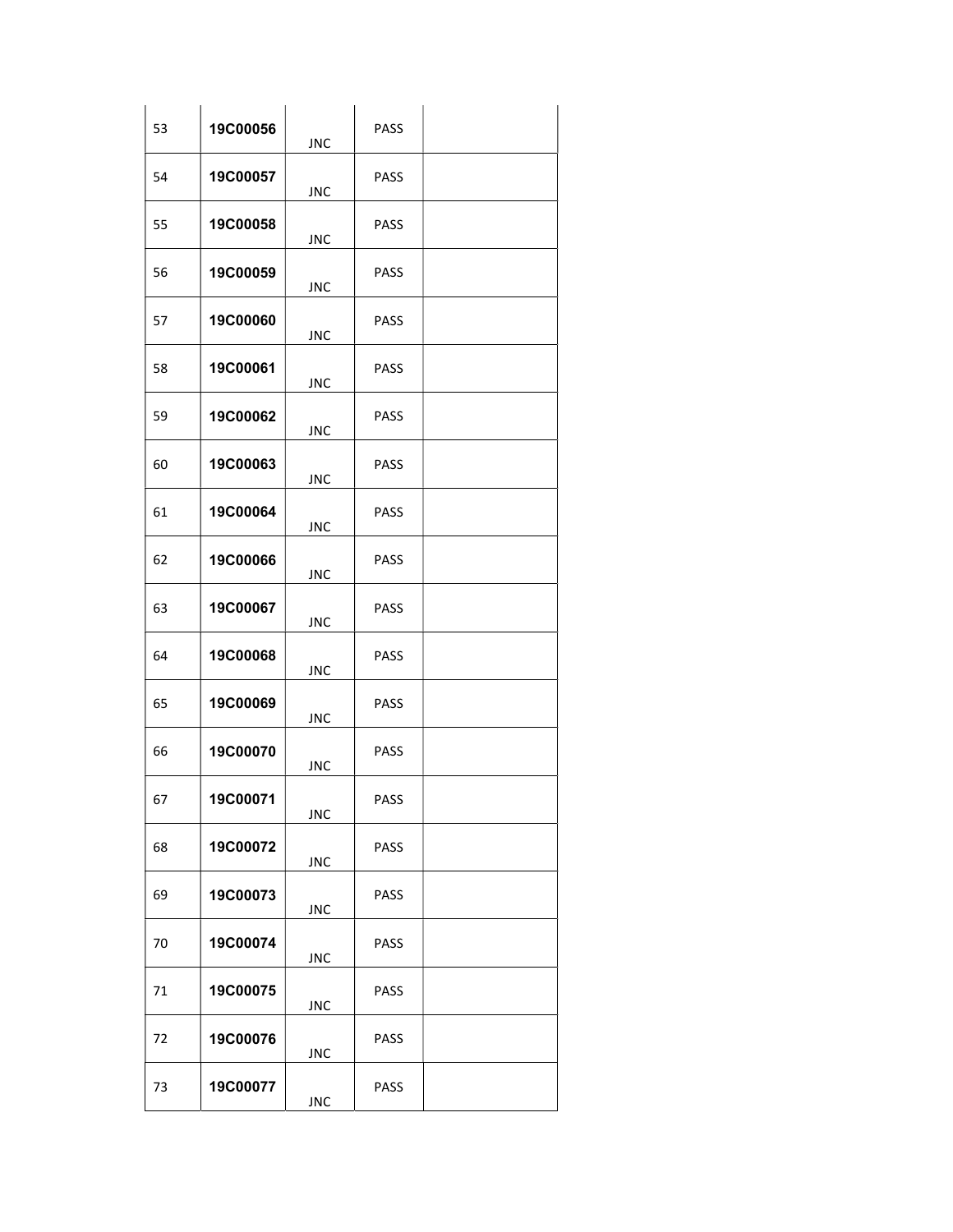| 74 | 19C00078        | <b>JNC</b> | PASS        |  |
|----|-----------------|------------|-------------|--|
| 75 | 19C00079        | <b>JNC</b> | PASS        |  |
| 76 | 19C00080        | JNC        | PASS        |  |
| 77 | <b>19C00081</b> | <b>JNC</b> | <b>PASS</b> |  |
| 78 | 19C00082        | <b>JNC</b> | <b>PASS</b> |  |
| 79 | 19C00083        | <b>JNC</b> | PASS        |  |
| 80 | 19C00084        | <b>JNC</b> | <b>PASS</b> |  |
| 81 | 19C00085        | <b>JNC</b> | <b>PASS</b> |  |
| 82 | 19C00086        | <b>JNC</b> | PASS        |  |
| 83 | 19C00087        | <b>JNC</b> | PASS        |  |
| 84 | 19C00088        | <b>JNC</b> | PASS        |  |
| 85 | 19C00089        | <b>JNC</b> | PASS        |  |
| 86 | 19C00090        | <b>JNC</b> | PASS        |  |
| 87 | 19C00091        | <b>JNC</b> | PASS        |  |
| 88 | 19C00092        | <b>JNC</b> | PASS        |  |
| 89 | 19C00093        | <b>JNC</b> | <b>PWBP</b> |  |
| 90 | 19C00094        | <b>JNC</b> | <b>PASS</b> |  |
| 91 | 19C00095        | <b>JNC</b> | PASS        |  |
| 92 | <b>19C00096</b> | <b>JNC</b> | PASS        |  |
| 93 | 19C00097        | <b>JNC</b> | PASS        |  |
| 94 | 19C00098        | <b>JNC</b> | PASS        |  |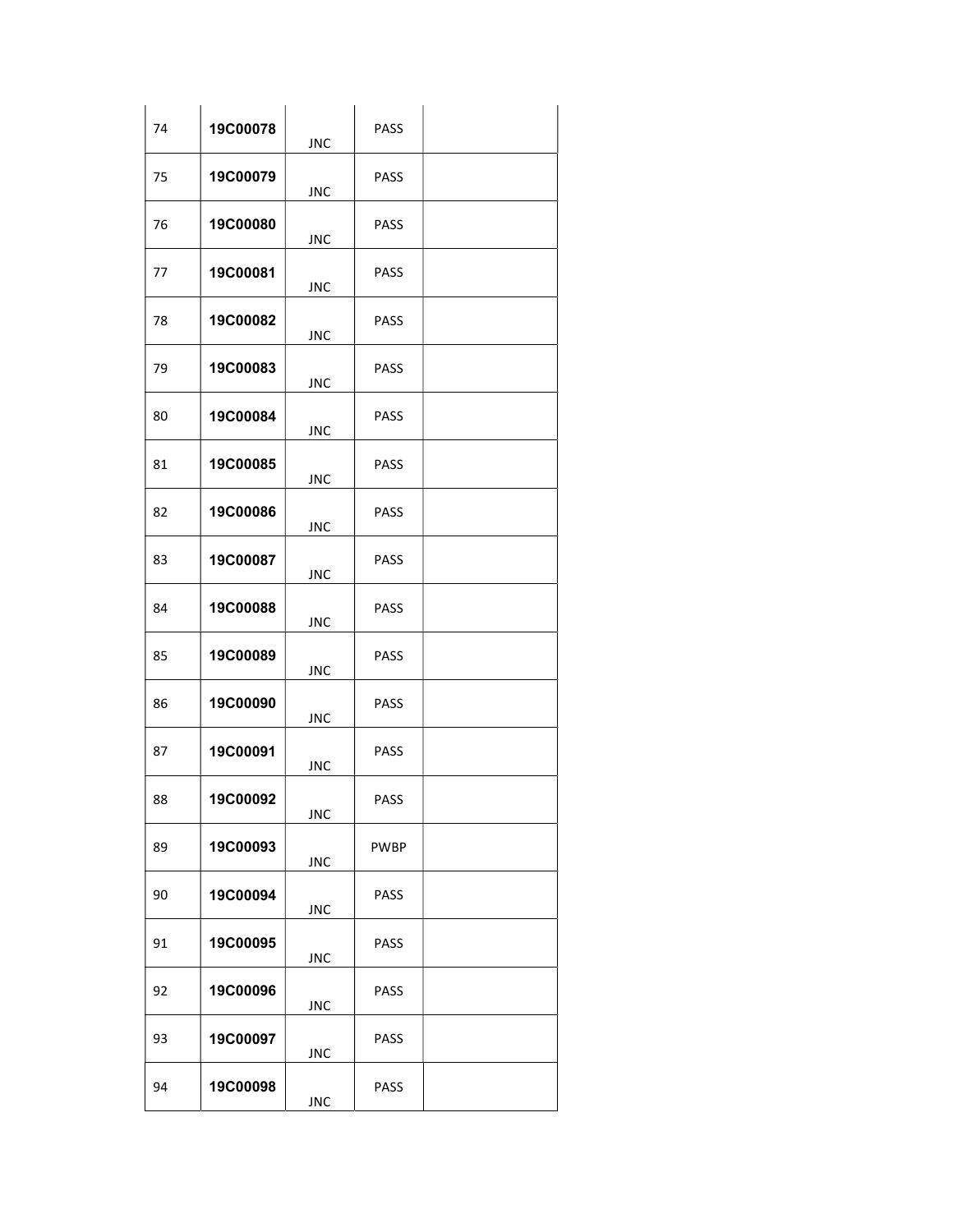| 95  | 19C00099 | <b>JNC</b> | PASS        |  |
|-----|----------|------------|-------------|--|
| 96  | 19C00100 | <b>JNC</b> | PASS        |  |
| 97  | 19C00102 | JNC        | PASS        |  |
| 98  | 19C00103 | <b>JNC</b> | PASS        |  |
| 99  | 19C00104 | <b>JNC</b> | <b>PASS</b> |  |
| 100 | 19C00105 | <b>JNC</b> | PASS        |  |
| 101 | 19C00106 | <b>JNC</b> | <b>PASS</b> |  |
| 102 | 19C00107 | <b>JNC</b> | PASS        |  |
| 103 | 19C00108 | <b>JNC</b> | PASS        |  |
| 104 | 19C00110 | <b>JNC</b> | PASS        |  |
| 105 | 19C00111 | <b>JNC</b> | PASS        |  |
| 106 | 19C00112 | <b>JNC</b> | PASS        |  |
| 107 | 19C00113 | <b>JNC</b> | PASS        |  |
| 108 | 19C00114 | <b>JNC</b> | PASS        |  |
| 109 | 19C00116 | <b>JNC</b> | PASS        |  |
| 110 | 19C00117 | <b>JNC</b> | PASS        |  |
| 111 | 19C00118 | <b>JNC</b> | <b>PASS</b> |  |
| 112 | 19C00120 | <b>JNC</b> | <b>PASS</b> |  |
| 113 | 19C00121 | <b>JNC</b> | PASS        |  |
| 114 | 19C00122 | <b>JNC</b> | PASS        |  |
| 115 | 19C00123 | <b>JNC</b> | PASS        |  |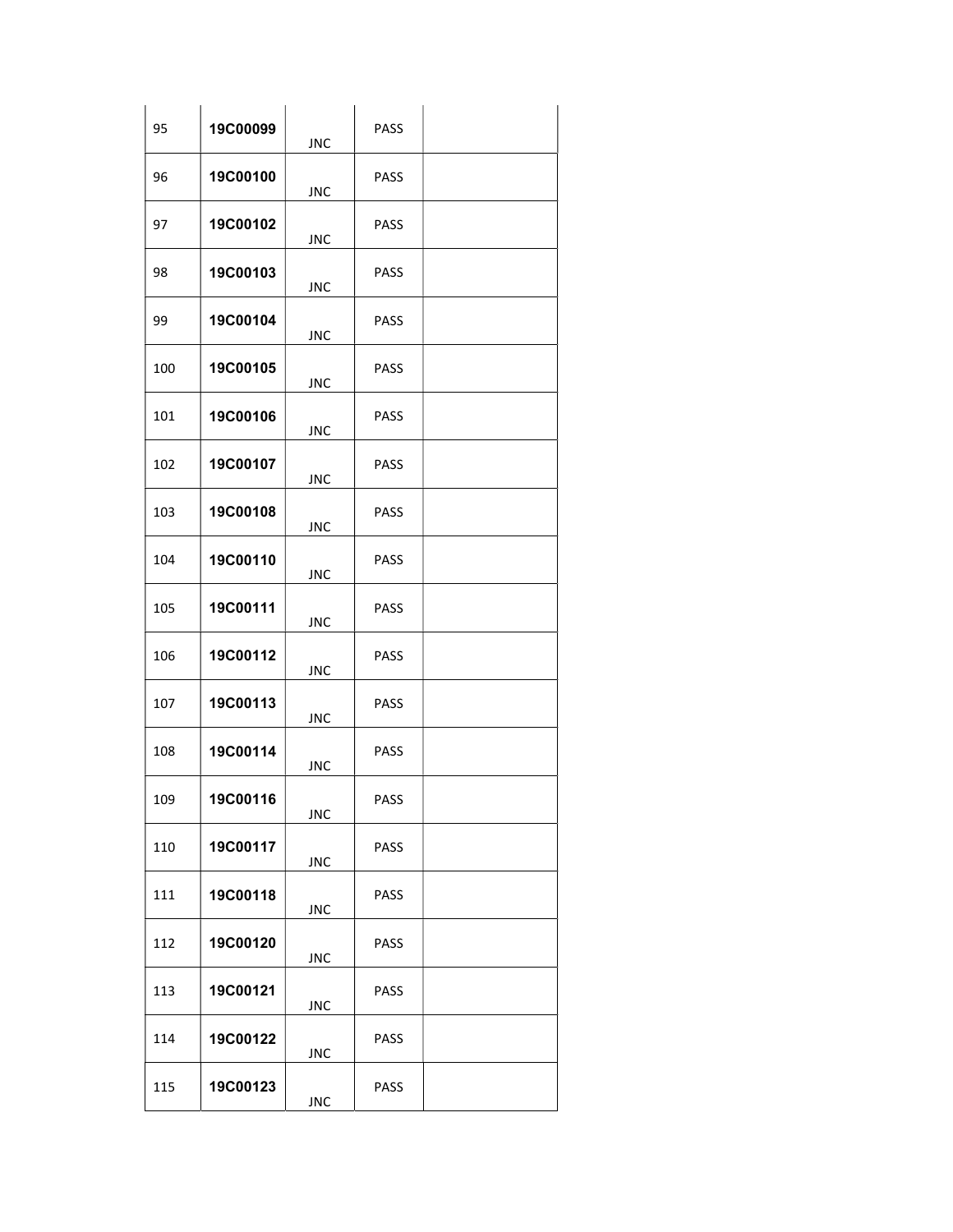| 116 | 19C00124 | <b>JNC</b> | PASS        |  |
|-----|----------|------------|-------------|--|
| 117 | 19C00126 | <b>JNC</b> | <b>PASS</b> |  |
| 118 | 19C00127 | JNC        | <b>PASS</b> |  |
| 119 | 19C00128 | <b>JNC</b> | <b>PASS</b> |  |
| 120 | 19C00129 | <b>JNC</b> | <b>PASS</b> |  |
| 121 | 19C00130 | <b>JNC</b> | <b>PASS</b> |  |
| 122 | 19C00131 | <b>JNC</b> | <b>PASS</b> |  |
| 123 | 19C00132 | <b>JNC</b> | <b>PASS</b> |  |
| 124 | 19C00133 | <b>JNC</b> | <b>PASS</b> |  |
| 125 | 19C00134 | <b>JNC</b> | <b>PASS</b> |  |
| 126 | 19C00135 | JNC        | <b>PASS</b> |  |
| 127 | 19C00136 | <b>JNC</b> | <b>PASS</b> |  |
| 128 | 19C00137 | <b>JNC</b> | <b>PASS</b> |  |
| 129 | 19C00139 | <b>JNC</b> | <b>PASS</b> |  |
| 130 | 19C00140 | <b>JNC</b> | PASS        |  |
| 131 | 19C00142 | <b>JNC</b> | PASS        |  |
| 132 | 19C00144 | <b>JNC</b> | <b>PASS</b> |  |
| 133 | 19C00145 | <b>JNC</b> | <b>PASS</b> |  |
| 134 | 19C00146 | <b>JNC</b> | <b>PASS</b> |  |
| 135 | 18C00033 | <b>JNC</b> | <b>PASS</b> |  |
| 136 | 18C00035 | <b>JNC</b> | PASS        |  |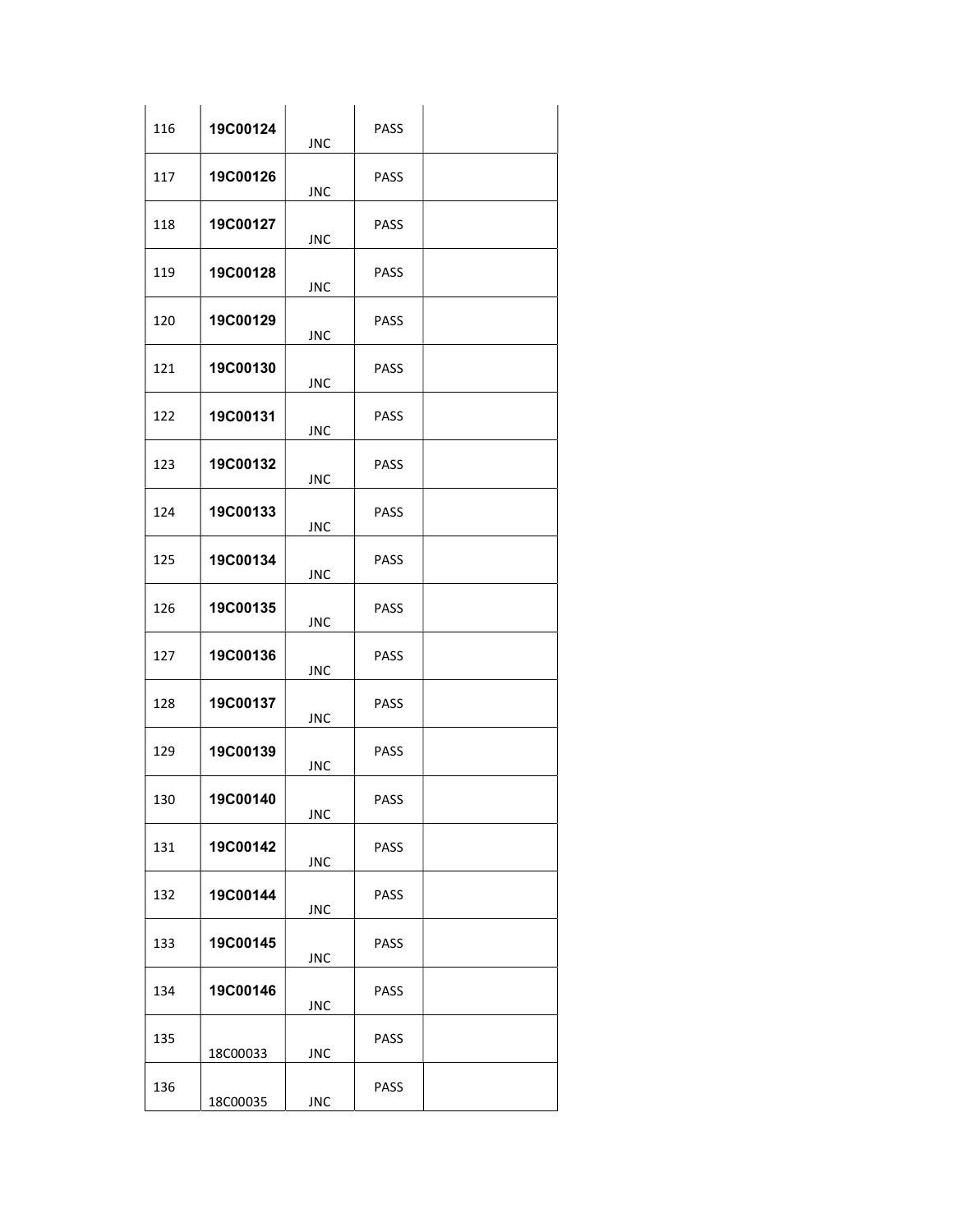| 137 | 18C00060 | <b>JNC</b>  | PASS |  |
|-----|----------|-------------|------|--|
| 138 | 18C00071 | JNC         | PASS |  |
| 139 | 18C00077 | <b>JNC</b>  | PASS |  |
| 140 | 18C00095 | <b>JNC</b>  | PASS |  |
| 142 | 18C00118 | <b>JNC</b>  | PASS |  |
| 143 | 18C00121 | <b>JNC</b>  | PASS |  |
| 144 | 18C00132 | <b>JNC</b>  | PASS |  |
| 145 | 17C00112 | <b>JNC</b>  | PASS |  |
| 146 | 17C00109 | <b>JNC</b>  | PASS |  |
| 1   | 19C06001 | <b>DNGC</b> | PASS |  |
| 2   | 19C06002 | <b>DNGC</b> | PASS |  |
| 3   | 19C06003 | <b>DNGC</b> | PASS |  |
| 4   | 19C06004 | <b>DNGC</b> | PASS |  |
| 5   | 19C06005 | <b>DNGC</b> | PASS |  |
| 6   | 19C06006 | <b>DNGC</b> | PASS |  |
| 7   | 19C06007 | <b>DNGC</b> | PASS |  |
| 8   | 19C06008 | <b>DNGC</b> | PASS |  |
| 9   | 19C06010 | <b>DNGC</b> | PASS |  |
| 10  | 19C06011 | <b>DNGC</b> | PASS |  |
| 11  | 19C06012 | <b>DNGC</b> | PASS |  |
| 12  | 19C06014 | <b>DNGC</b> | PASS |  |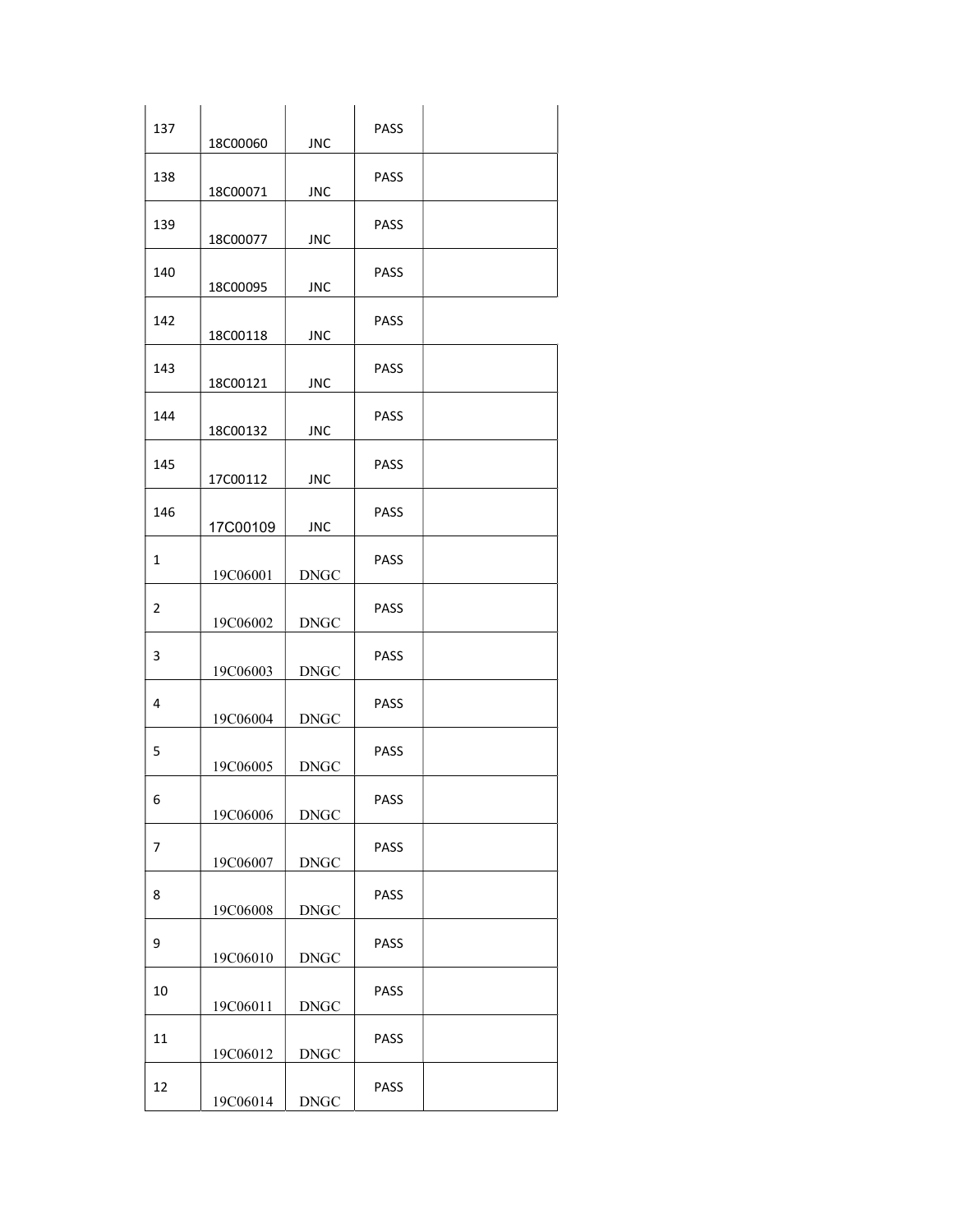| 13 | 19C06015 | <b>DNGC</b> | PASS        |  |
|----|----------|-------------|-------------|--|
| 14 | 19C06016 | <b>DNGC</b> | PASS        |  |
| 15 | 19C06017 | <b>DNGC</b> | PASS        |  |
| 16 | 19C06018 | <b>DNGC</b> | <b>PASS</b> |  |
| 17 | 19C06019 | <b>DNGC</b> | <b>PASS</b> |  |
| 18 | 19C06020 | <b>DNGC</b> | PASS        |  |
| 19 | 19C06021 | <b>DNGC</b> | <b>PASS</b> |  |
| 20 | 19C06022 | <b>DNGC</b> | <b>PASS</b> |  |
| 21 | 19C06023 | <b>DNGC</b> | PASS        |  |
| 22 | 19C06024 | <b>DNGC</b> | PASS        |  |
| 23 | 19C06025 | <b>DNGC</b> | PASS        |  |
| 24 | 19C06026 | <b>DNGC</b> | PASS        |  |
| 25 | 19C06027 | <b>DNGC</b> | PASS        |  |
| 26 | 19C06028 | <b>DNGC</b> | PASS        |  |
| 27 | 19C06029 | <b>DNGC</b> | PASS        |  |
| 28 | 19C06030 | <b>DNGC</b> | PASS        |  |
| 29 | 19C06031 | <b>DNGC</b> | PASS        |  |
| 30 | 19C06032 | <b>DNGC</b> | PASS        |  |
| 31 | 19C06033 | <b>DNGC</b> | PASS        |  |
| 32 | 19C06034 | <b>DNGC</b> | PASS        |  |
| 33 | 19C06035 | <b>DNGC</b> | PASS        |  |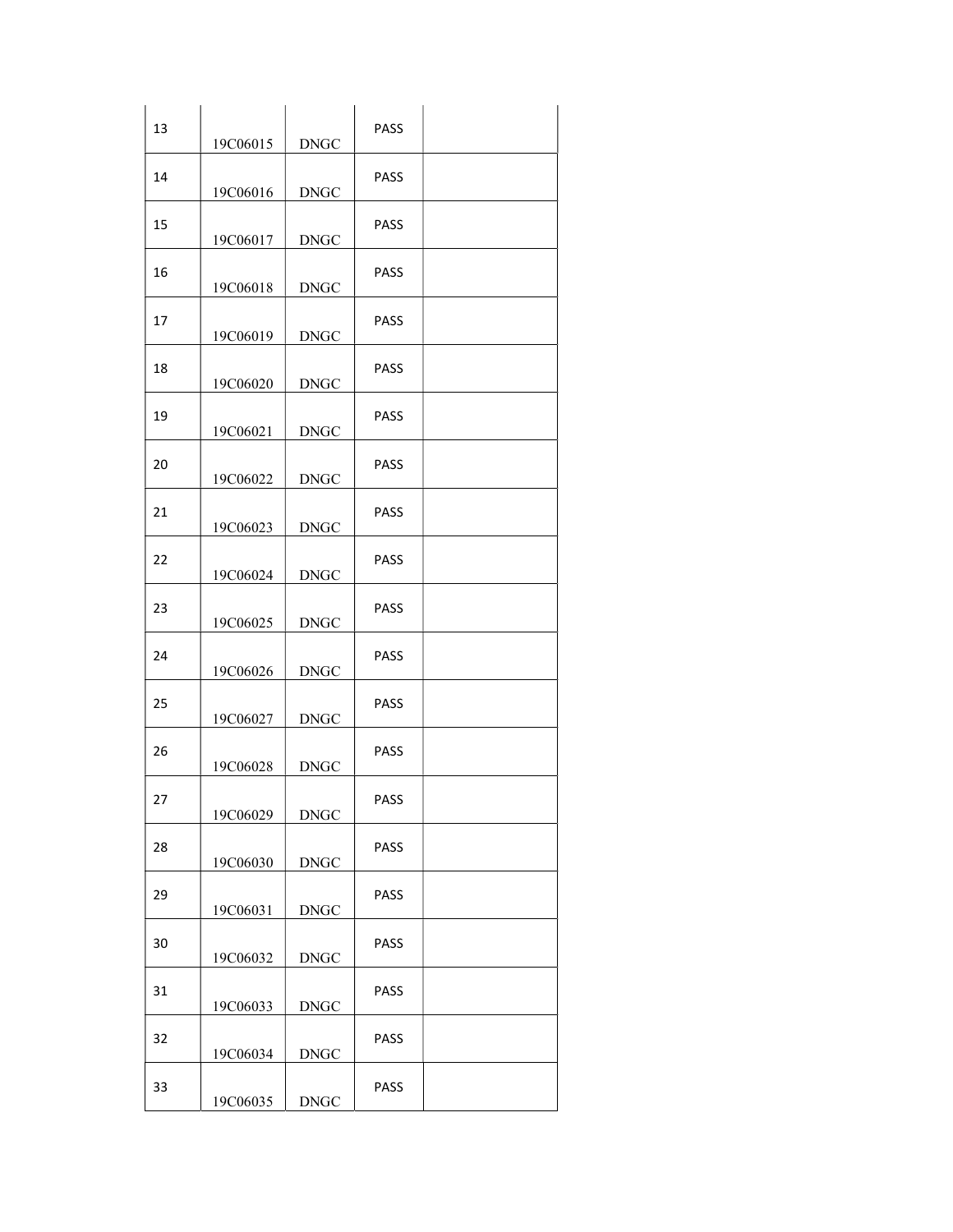| 34 | 19C06036 | <b>DNGC</b> | <b>PASS</b> |  |
|----|----------|-------------|-------------|--|
| 35 | 19C06037 | <b>DNGC</b> | PASS        |  |
| 36 | 19C06038 | <b>DNGC</b> | PASS        |  |
| 37 | 19C06039 | <b>DNGC</b> | <b>PASS</b> |  |
| 38 | 19C06040 | <b>DNGC</b> | <b>PASS</b> |  |
| 39 | 19C06041 | <b>DNGC</b> | PASS        |  |
| 40 | 19C06042 | <b>DNGC</b> | <b>PASS</b> |  |
| 41 | 19C06043 | <b>DNGC</b> | <b>PASS</b> |  |
| 42 | 19C06044 | <b>DNGC</b> | PASS        |  |
| 43 | 19C06045 | <b>DNGC</b> | <b>PASS</b> |  |
| 44 | 19C06046 | <b>DNGC</b> | PASS        |  |
| 45 | 19C06047 | <b>DNGC</b> | <b>PASS</b> |  |
| 46 | 19C06048 | <b>DNGC</b> | PASS        |  |
| 47 | 19C06049 | <b>DNGC</b> | PASS        |  |
| 48 | 19C06050 | <b>DNGC</b> | PASS        |  |
| 49 | 19C06051 | <b>DNGC</b> | PASS        |  |
| 50 | 19C06052 | <b>DNGC</b> | <b>PASS</b> |  |
| 51 | 19C06053 | <b>DNGC</b> | PASS        |  |
| 52 | 19C06054 | <b>DNGC</b> | PASS        |  |
| 53 | 19C06055 | <b>DNGC</b> | PASS        |  |
| 54 | 19C06056 | <b>DNGC</b> | PASS        |  |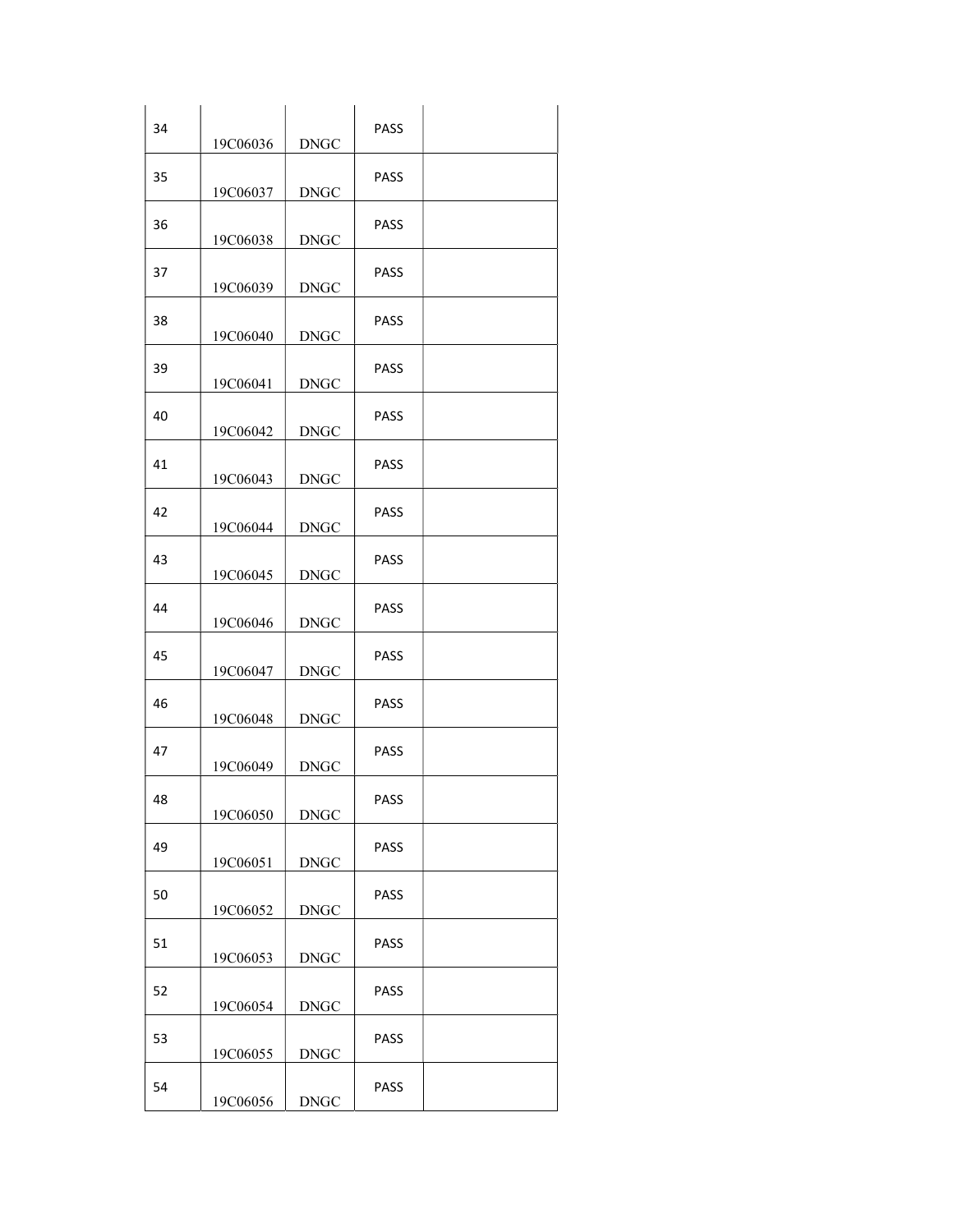| 55 | 19C06057 | <b>DNGC</b> | <b>PASS</b> |  |
|----|----------|-------------|-------------|--|
| 56 | 19C06058 | <b>DNGC</b> | PASS        |  |
| 58 | 19C06060 | <b>DNGC</b> | PASS        |  |
| 59 | 19C06061 | <b>DNGC</b> | PASS        |  |
| 60 | 19C06062 | <b>DNGC</b> | <b>PASS</b> |  |
| 61 | 19C06064 | <b>DNGC</b> | PASS        |  |
| 62 | 19C06065 | <b>DNGC</b> | <b>PASS</b> |  |
| 63 | 19C06066 | <b>DNGC</b> | PASS        |  |
| 64 | 19C06067 | <b>DNGC</b> | <b>PASS</b> |  |
| 65 | 19C06068 | <b>DNGC</b> | PASS        |  |
| 66 | 19C06070 | <b>DNGC</b> | PASS        |  |
| 67 | 19C06071 | <b>DNGC</b> | PASS        |  |
| 68 | 19C06072 | <b>DNGC</b> | PASS        |  |
| 69 | 19C06073 | <b>DNGC</b> | PASS        |  |
| 70 | 19C06075 | <b>DNGC</b> | PASS        |  |
| 71 | 19C06076 | <b>DNGC</b> | PASS        |  |
| 72 | 19C06077 | <b>DNGC</b> | PASS        |  |
| 73 | 19C06078 | <b>DNGC</b> | PASS        |  |
| 74 | 19C06079 | <b>DNGC</b> | PASS        |  |
| 75 | 19C06080 | <b>DNGC</b> | PASS        |  |
| 76 | 19C06081 | <b>DNGC</b> | PASS        |  |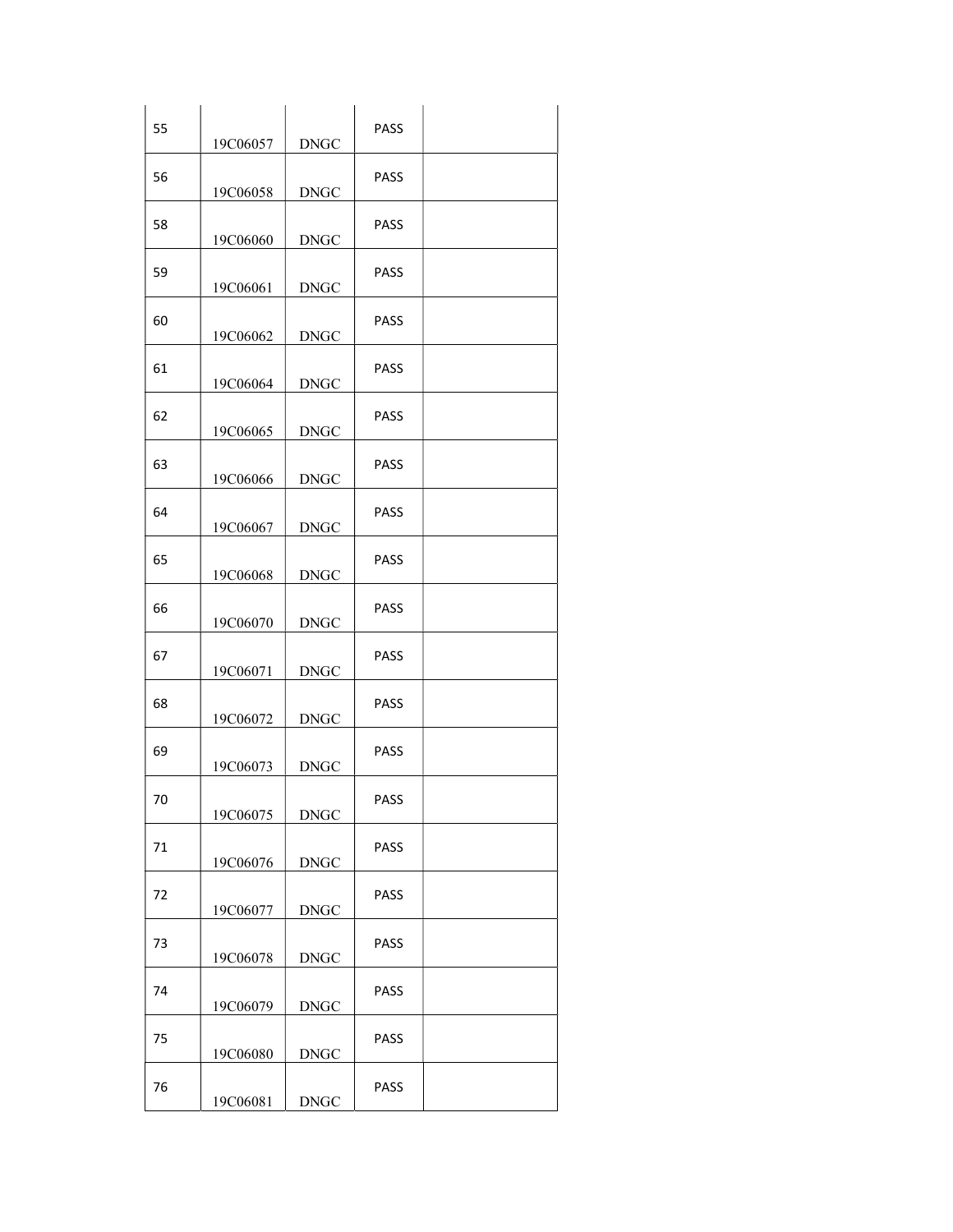| 77 | 19C06082 | <b>DNGC</b> | <b>PASS</b> |  |
|----|----------|-------------|-------------|--|
| 78 | 19C06083 | <b>DNGC</b> | PASS        |  |
| 79 | 19C06084 | <b>DNGC</b> | PASS        |  |
| 80 | 19C06085 | <b>DNGC</b> | PASS        |  |
| 81 | 19C06086 | <b>DNGC</b> | <b>PASS</b> |  |
| 82 | 19C06087 | <b>DNGC</b> | PASS        |  |
| 83 | 19C06088 | <b>DNGC</b> | <b>PASS</b> |  |
| 84 | 19C06089 | <b>DNGC</b> | <b>PASS</b> |  |
| 85 | 19C06091 | <b>DNGC</b> | PASS        |  |
| 86 | 19C06092 | <b>DNGC</b> | PASS        |  |
| 87 | 19C06093 | <b>DNGC</b> | PASS        |  |
| 88 | 19C06094 | <b>DNGC</b> | <b>PASS</b> |  |
| 89 | 19C06095 | <b>DNGC</b> | PASS        |  |
| 90 | 19C06097 | <b>DNGC</b> | PASS        |  |
| 91 | 19C06098 | <b>DNGC</b> | PASS        |  |
| 92 | 19C06099 | <b>DNGC</b> | PASS        |  |
| 93 | 19C06100 | <b>DNGC</b> | <b>PASS</b> |  |
| 94 | 19C06102 | <b>DNGC</b> | PASS        |  |
| 95 | 19C06103 | <b>DNGC</b> | PASS        |  |
| 96 | 19C06106 | <b>DNGC</b> | PASS        |  |
| 97 | 19C06107 | <b>DNGC</b> | PASS        |  |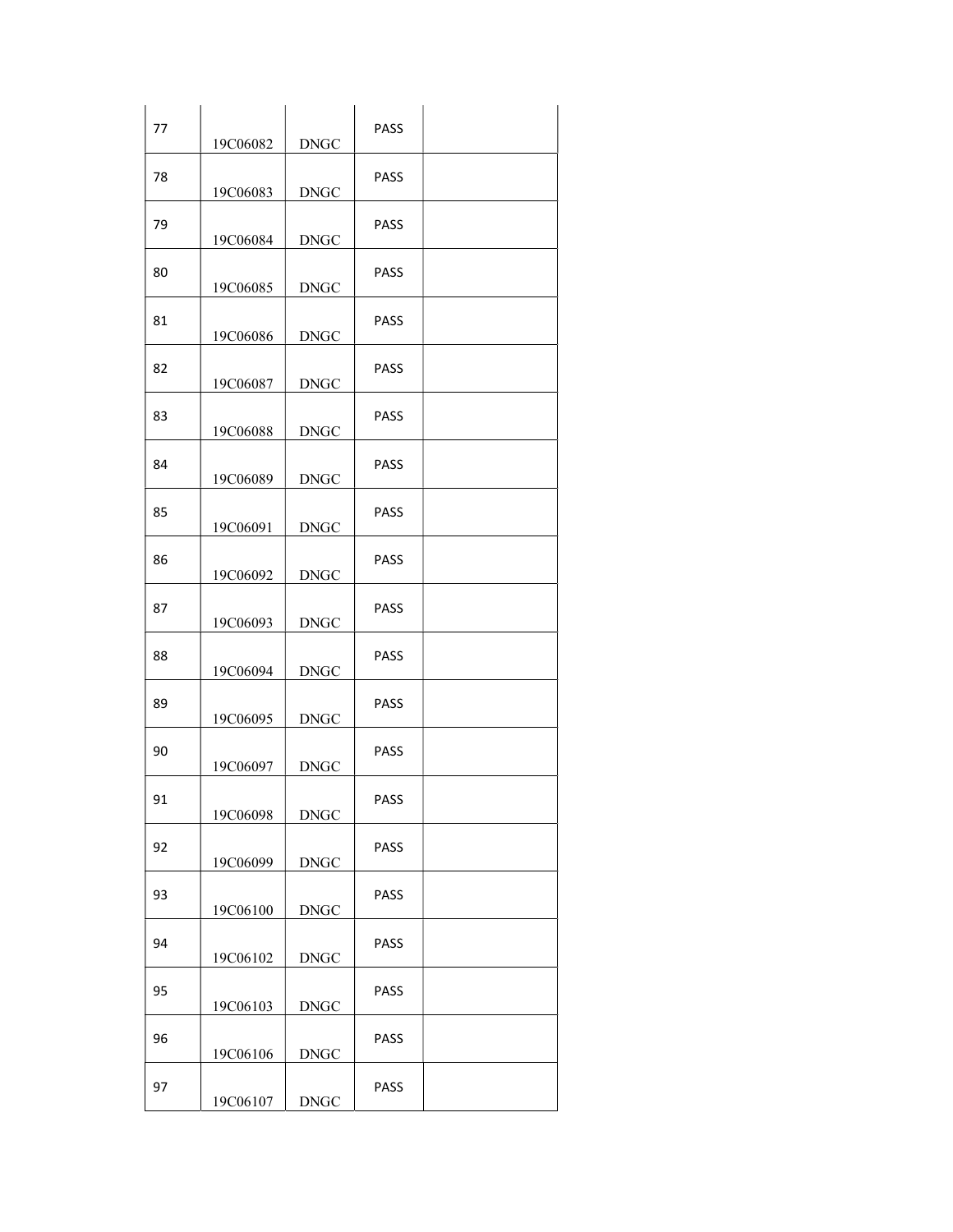| 98  | 19C06108 | <b>DNGC</b> | <b>PASS</b> |  |
|-----|----------|-------------|-------------|--|
| 99  | 19C06109 | <b>DNGC</b> | PASS        |  |
| 100 | 19C06110 | <b>DNGC</b> | PASS        |  |
| 101 | 19C06111 | <b>DNGC</b> | <b>PASS</b> |  |
| 102 | 19C06112 | <b>DNGC</b> | <b>PASS</b> |  |
| 103 | 19C06113 | <b>DNGC</b> | PASS        |  |
| 104 | 19C06114 | <b>DNGC</b> | <b>PASS</b> |  |
| 105 | 19C06115 | <b>DNGC</b> | <b>PASS</b> |  |
| 106 | 19C06116 | <b>DNGC</b> | PASS        |  |
| 107 | 19C06117 | <b>DNGC</b> | PASS        |  |
| 108 | 19C06118 | <b>DNGC</b> | PASS        |  |
| 109 | 19C06119 | <b>DNGC</b> | <b>PASS</b> |  |
| 110 | 19C06120 | <b>DNGC</b> | PASS        |  |
| 111 | 19C06121 | <b>DNGC</b> | <b>PASS</b> |  |
| 112 | 19C06122 | <b>DNGC</b> | PASS        |  |
| 113 | 19C06123 | <b>DNGC</b> | PASS        |  |
| 114 | 19C06124 | <b>DNGC</b> | <b>PASS</b> |  |
| 115 | 19C06125 | <b>DNGC</b> | PASS        |  |
| 116 | 19C06126 | <b>DNGC</b> | <b>PASS</b> |  |
| 118 | 19C06128 | <b>DNGC</b> | PASS        |  |
| 119 | 19C06129 | <b>DNGC</b> | PASS        |  |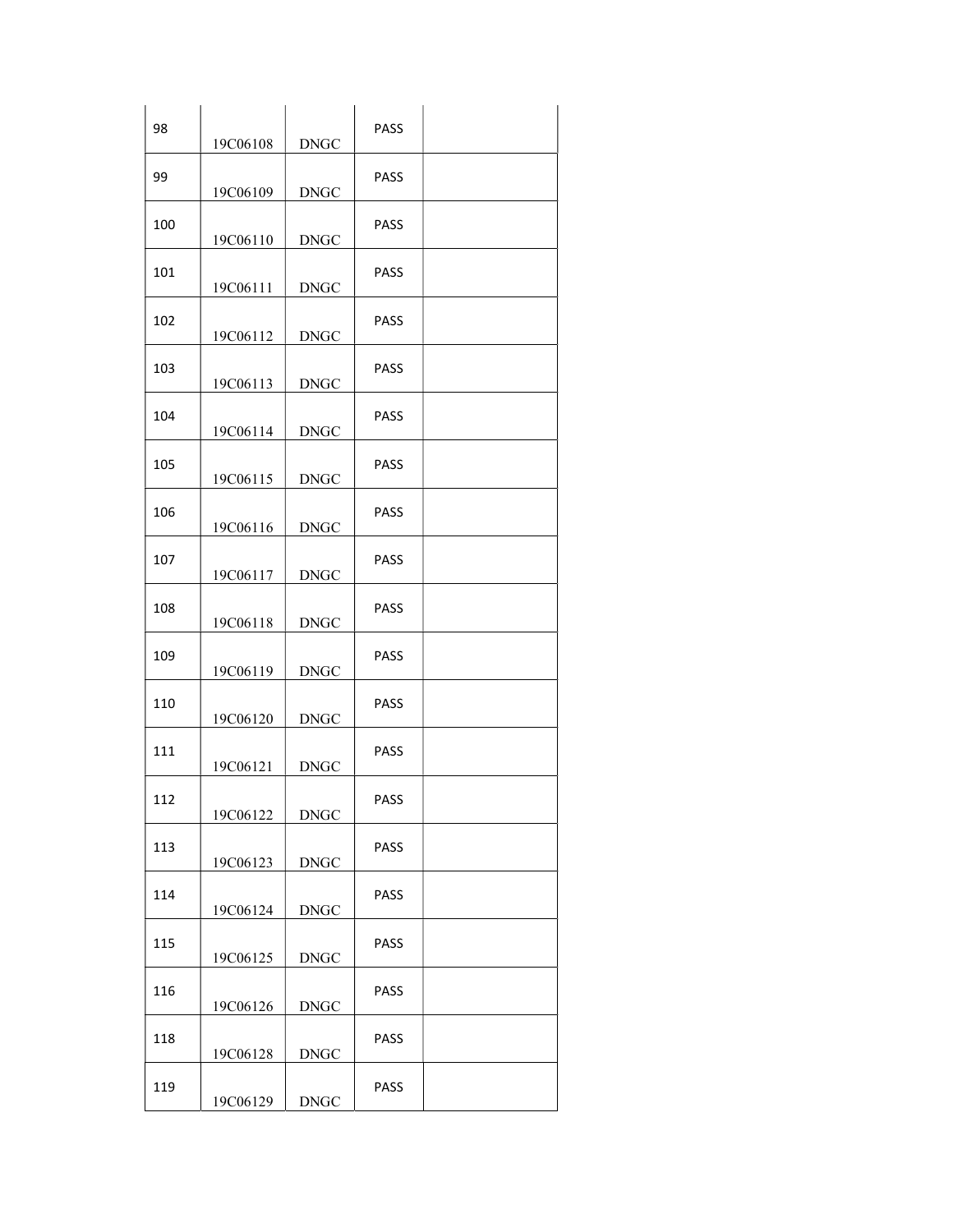| 120 | 19C06130 | <b>DNGC</b> | <b>PASS</b> |  |
|-----|----------|-------------|-------------|--|
| 121 | 19C06131 | <b>DNGC</b> | <b>PASS</b> |  |
| 122 | 19C06132 | <b>DNGC</b> | PASS        |  |
| 123 | 19C06133 | <b>DNGC</b> | <b>PASS</b> |  |
| 124 | 19C06134 | <b>DNGC</b> | <b>PASS</b> |  |
| 125 | 19C06135 | <b>DNGC</b> | <b>PASS</b> |  |
| 126 | 19C06136 | <b>DNGC</b> | <b>PASS</b> |  |
| 127 | 19C06137 | <b>DNGC</b> | FAIL        |  |
| 128 | 19C06138 | <b>DNGC</b> | PASS        |  |
| 129 | 19C06139 | <b>DNGC</b> | PASS        |  |
| 130 | 19C06140 | <b>DNGC</b> | PASS        |  |
| 131 | 19C06141 | <b>DNGC</b> | <b>PASS</b> |  |
| 132 | 19C06143 | <b>DNGC</b> | PASS        |  |
| 133 | 19C06144 | <b>DNGC</b> | <b>PASS</b> |  |
| 134 | 19C06145 | <b>DNGC</b> | PASS        |  |
| 135 | 19C06146 | <b>DNGC</b> | PASS        |  |
| 136 | 19C06147 | <b>DNGC</b> | <b>PASS</b> |  |
| 137 | 19C06148 | <b>DNGC</b> | PASS        |  |
| 138 | 19C06149 | <b>DNGC</b> | PASS        |  |
| 139 | 19C06150 | <b>DNGC</b> | PASS        |  |
| 140 | 19C06151 | <b>DNGC</b> | PASS        |  |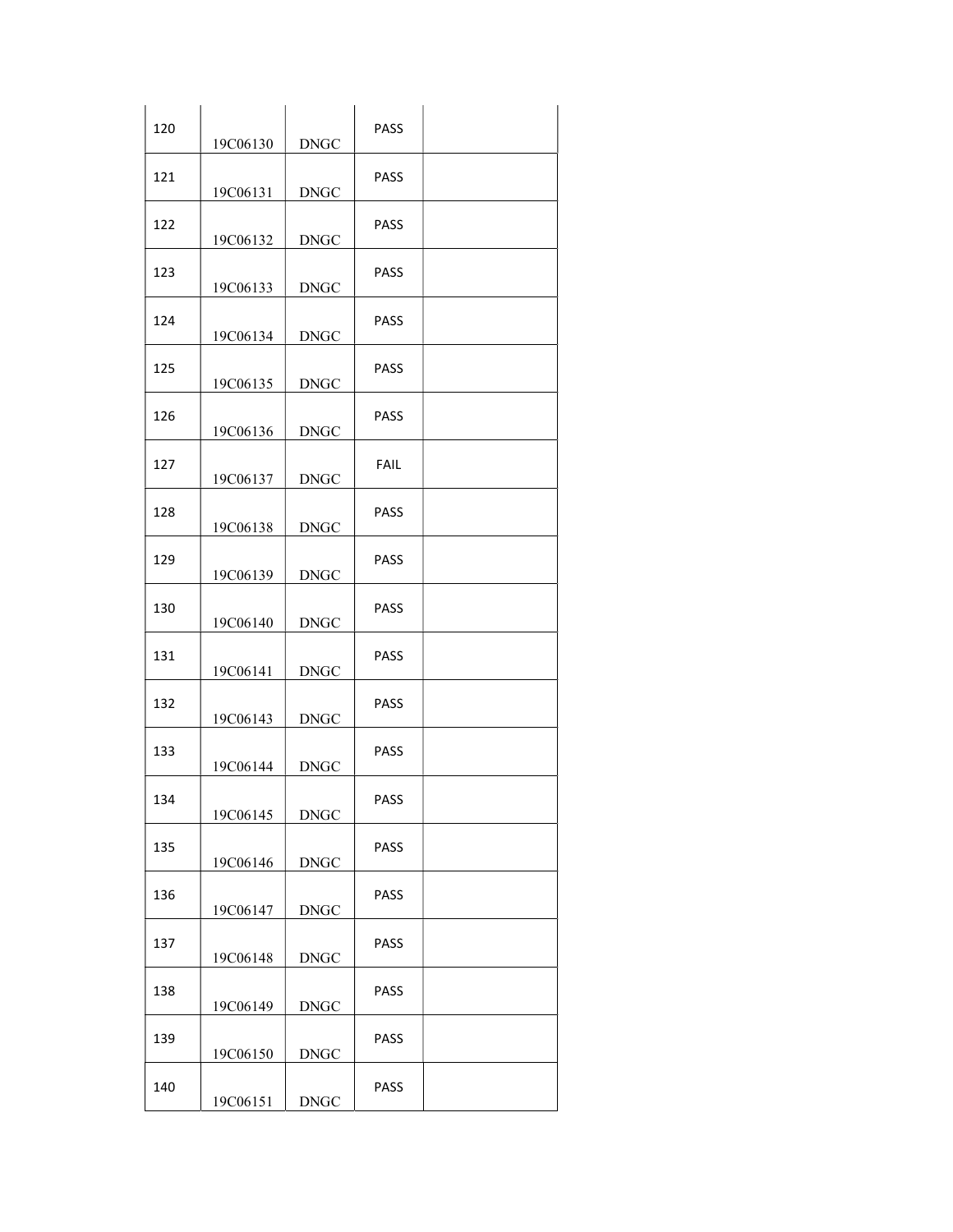| 141 | 19C06152 | <b>DNGC</b> | PASS        |  |
|-----|----------|-------------|-------------|--|
| 142 | 19C06153 | <b>DNGC</b> | PASS        |  |
| 143 | 19C06154 | <b>DNGC</b> | PASS        |  |
| 144 | 19C06155 | <b>DNGC</b> | PASS        |  |
| 145 | 19C06156 | <b>DNGC</b> | <b>PASS</b> |  |
| 146 | 19C06157 | <b>DNGC</b> | PASS        |  |
| 147 | 19C06158 | <b>DNGC</b> | <b>PASS</b> |  |
| 148 | 18C06046 | <b>DNGC</b> | <b>PASS</b> |  |
| 149 | 18C06147 | <b>DNGC</b> | PASS        |  |
| 150 | 18C06065 | <b>DNGC</b> | PASS        |  |
| 151 | 18C06141 | <b>DNGC</b> | PASS        |  |
| 152 | 18C23010 | <b>DNGC</b> | PASS        |  |
| 119 | 18C06129 | <b>DNGC</b> | <b>FAIL</b> |  |
| 154 | 17C06070 | <b>DNGC</b> | PASS        |  |
| 1   | 19C10001 | DBC         | PASS        |  |
| 2   | 19C10003 | DBC         | PASS        |  |
| 3   | 19C10004 | DBC         | PASS        |  |
| 4   | 19C10005 | DBC         | PASS        |  |
| 5   | 19C10006 | DBC         | PASS        |  |
| 6   | 19C10007 | DBC         | PASS        |  |
| 7   | 19C10010 | DBC         | PASS        |  |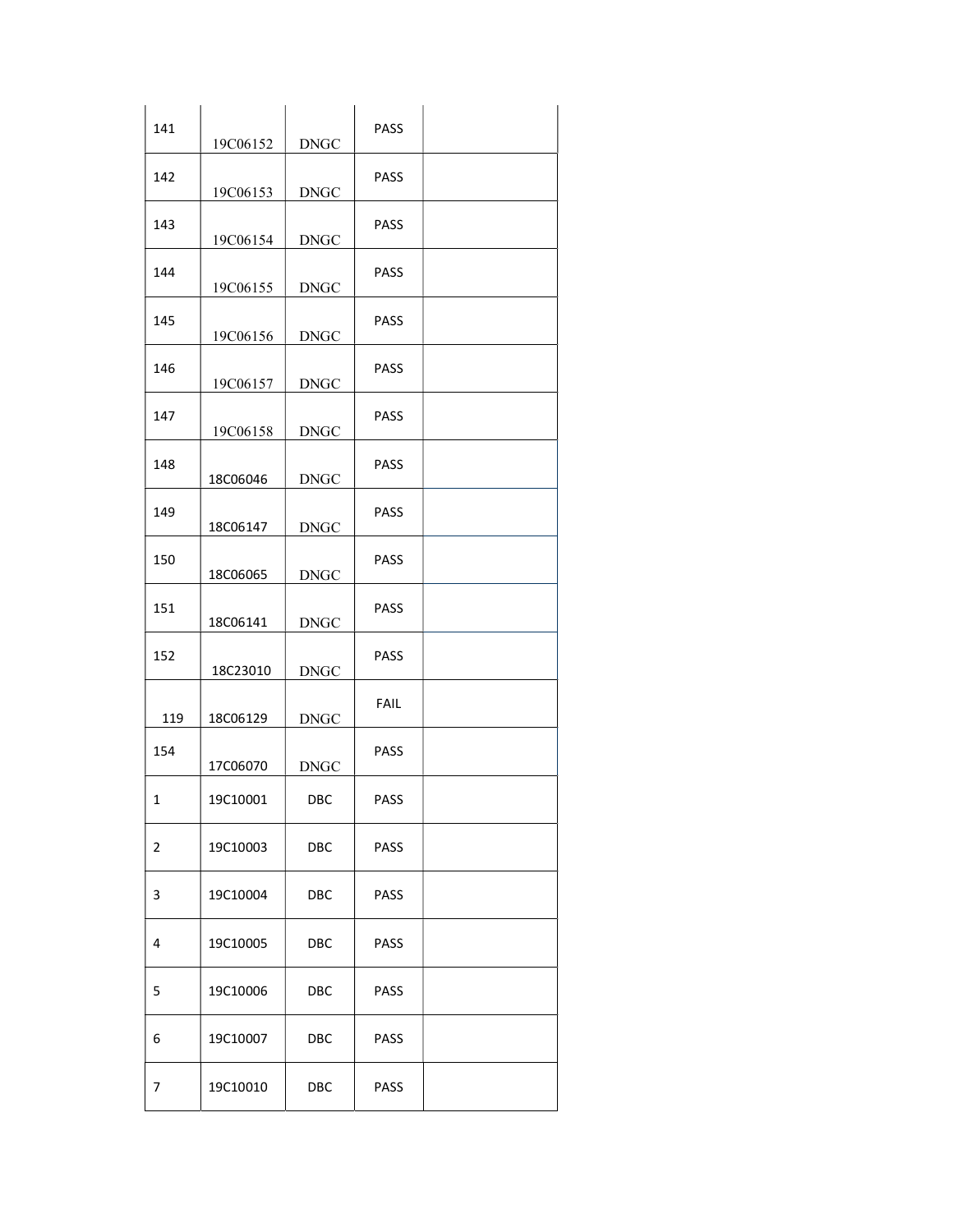| 8          | 19C10011 | DBC                                         | PASS |  |
|------------|----------|---------------------------------------------|------|--|
| 9          | 19C10012 | DBC                                         | PASS |  |
| 10         | 19C10014 | DBC                                         | PASS |  |
| ${\bf 11}$ | 19C10015 | DBC                                         | PASS |  |
| 12         | 19C10016 | DBC                                         | PASS |  |
| 13         | 19C10017 | DBC                                         | PASS |  |
| 14         | 19C10018 | <b>DBC</b>                                  | PASS |  |
| 15         | 19C10019 | DBC                                         | PASS |  |
| 16         | 19C10021 | <b>DBC</b>                                  | PASS |  |
| 17         | 19C10022 | DBC                                         | PASS |  |
| 18         | 19C10023 | $\overline{\text{DBC}}$                     | PASS |  |
| 19         | 19C10024 | DBC                                         | PASS |  |
| 20         | 19C10025 | <b>DBC</b>                                  | PASS |  |
| 21         | 19C10027 | <b>DBC</b>                                  | PASS |  |
| 22         | 19C10028 | $\overline{\mathsf{D}\mathsf{B}\mathsf{C}}$ | PASS |  |
| 23         | 19C10029 | DBC                                         | PASS |  |
| 24         | 19C10030 | DBC                                         | PASS |  |
| 25         | 19C10031 | DBC                                         | PASS |  |
| 26         | 19C10032 | $\overline{\mathsf{D}\mathsf{B}\mathsf{C}}$ | PASS |  |
| 27         | 19C10033 | DBC                                         | PASS |  |
| 28         | 19C10034 | $\overline{\mathsf{D}\mathsf{B}\mathsf{C}}$ | PASS |  |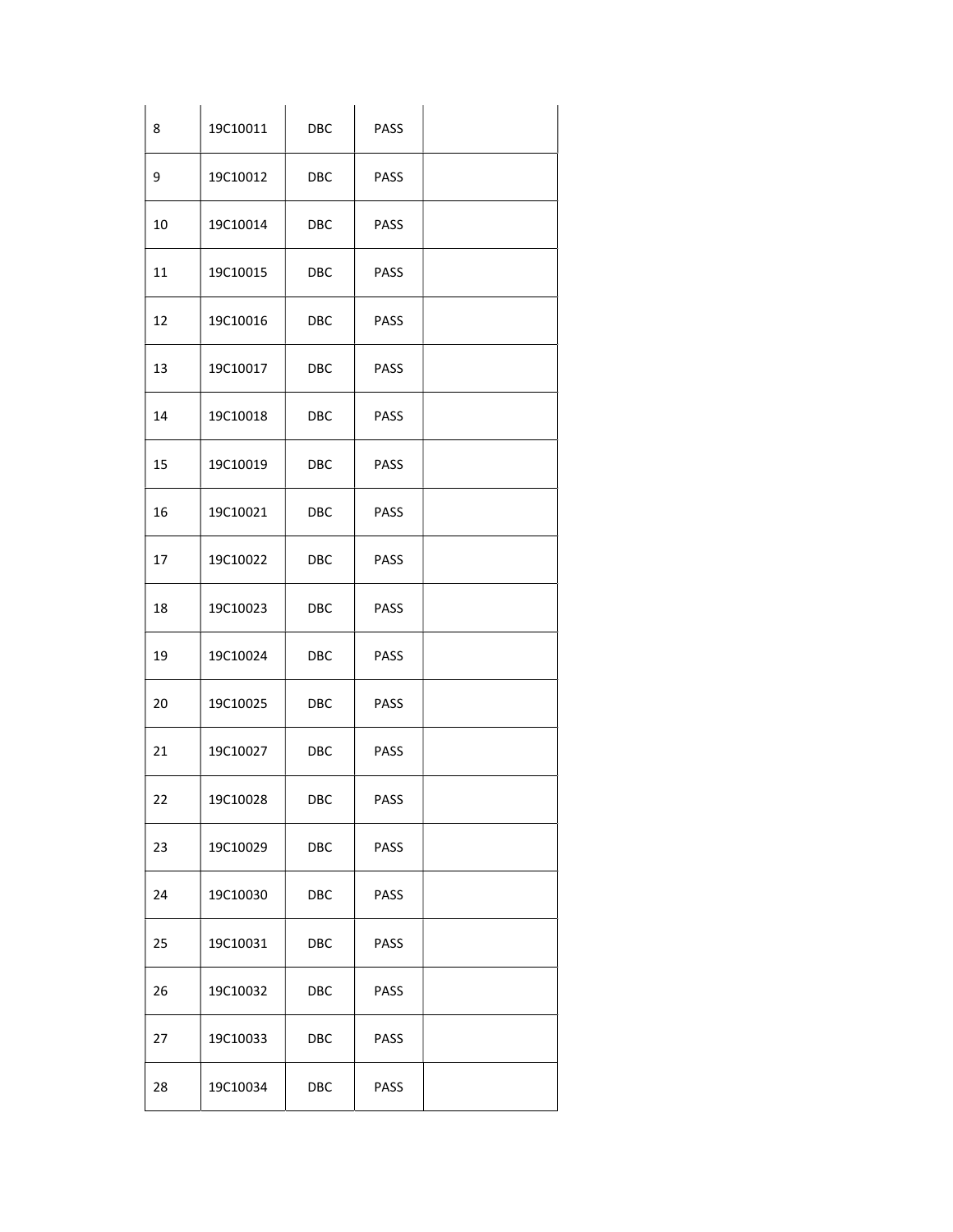| 29           | 19C10035 | DBC                                         | PASS |  |
|--------------|----------|---------------------------------------------|------|--|
| 30           | 19C10036 | <b>DBC</b>                                  | PASS |  |
| 31           | 19C10037 | DBC                                         | PASS |  |
| 32           | 19C10038 | <b>DBC</b>                                  | PASS |  |
| 33           | 19C10039 | <b>DBC</b>                                  | PASS |  |
| 34           | 19C10040 | <b>DBC</b>                                  | PASS |  |
| 35           | 19C10041 | DBC                                         | PASS |  |
| 36           | 19C10042 | <b>DBC</b>                                  | PASS |  |
| 37           | 19C10043 | DBC                                         | PASS |  |
| 38           | 19C10045 | <b>DBC</b>                                  | PASS |  |
| 39           | 19C10046 | <b>DBC</b>                                  | PASS |  |
| 40           | 19C10047 | <b>DBC</b>                                  | PASS |  |
| 41           | 19C10048 | <b>DBC</b>                                  | PASS |  |
| 42           | 18C10016 | <b>DBC</b>                                  | PASS |  |
| 43           | 18C10025 | $\overline{\mathsf{D}\mathsf{B}\mathsf{C}}$ | PASS |  |
| 44           | 18C10027 | DBC                                         | PASS |  |
| 45           | 18C10038 | DBC                                         | PASS |  |
| 46           | 18C10044 | $\overline{\mathsf{D}\mathsf{B}\mathsf{C}}$ | PASS |  |
| $\mathbf 1$  | 19C18001 | MLBC                                        | PASS |  |
| $\mathbf{2}$ | 19C18002 | MLBC                                        | PASS |  |
| $\mathbf{3}$ | 19C18003 | MLBC                                        | PASS |  |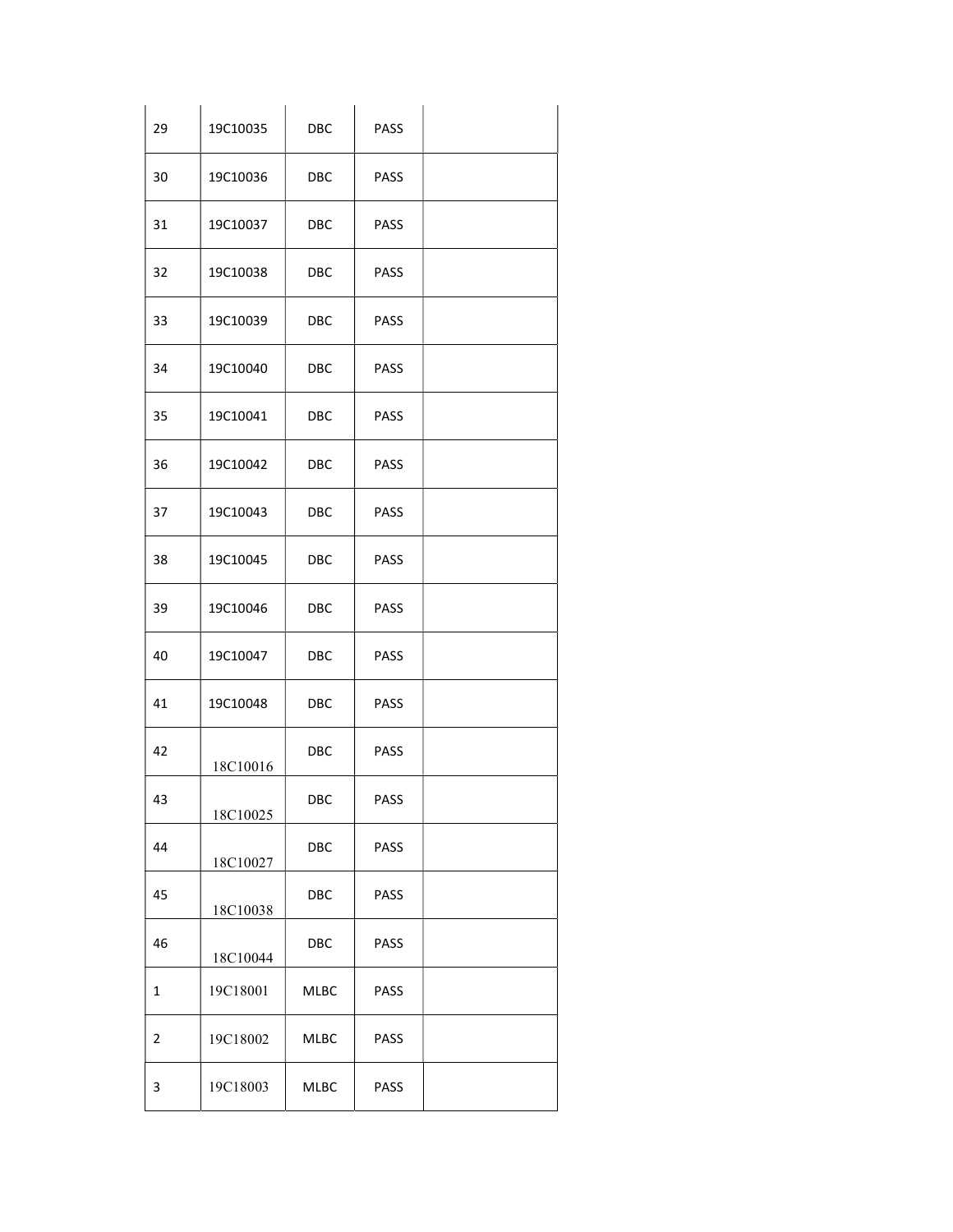| $\mathbf 1$             | 19C23001 | SCC         | FAIL |  |
|-------------------------|----------|-------------|------|--|
| $\overline{2}$          | 19C23002 | SCC         | PASS |  |
| $\mathbf{3}$            | 19C23003 | SCC         | PASS |  |
| 4                       | 19C23004 | SCC         | PASS |  |
| 5                       | 19C23005 | SCC         | PASS |  |
| 6                       | 19C23006 | SCC         | PASS |  |
| $\overline{7}$          | 19C23007 | SCC         | PASS |  |
| 8                       | 18C23009 | SCC         | PASS |  |
| $\mathbf{1}$            | 19C16001 | <b>DPGC</b> | PASS |  |
| $\overline{2}$          | 19C16002 | <b>DPGC</b> | PASS |  |
| $\mathbf{3}$            | 19C16003 | <b>DPGC</b> | PASS |  |
| 4                       | 19C16004 | <b>DPGC</b> | PASS |  |
| 5                       | 19C16005 | DPGC        | PASS |  |
| 6                       | 19C16006 | <b>DPGC</b> | PASS |  |
| $\overline{7}$          | 19C16007 | <b>DPGC</b> | PASS |  |
| 8                       | 19C16008 | <b>DPGC</b> | PASS |  |
| 9                       | 19C16009 | <b>DPGC</b> | PASS |  |
| $\mathbf{1}$            | 19C14101 | <b>IGGC</b> | PASS |  |
| $\overline{2}$          | 19C14102 | IGGC        | PASS |  |
| $\overline{\mathbf{3}}$ | 19C14103 | <b>IGGC</b> | PASS |  |
| 4                       | 19C14104 | IGGC        | PASS |  |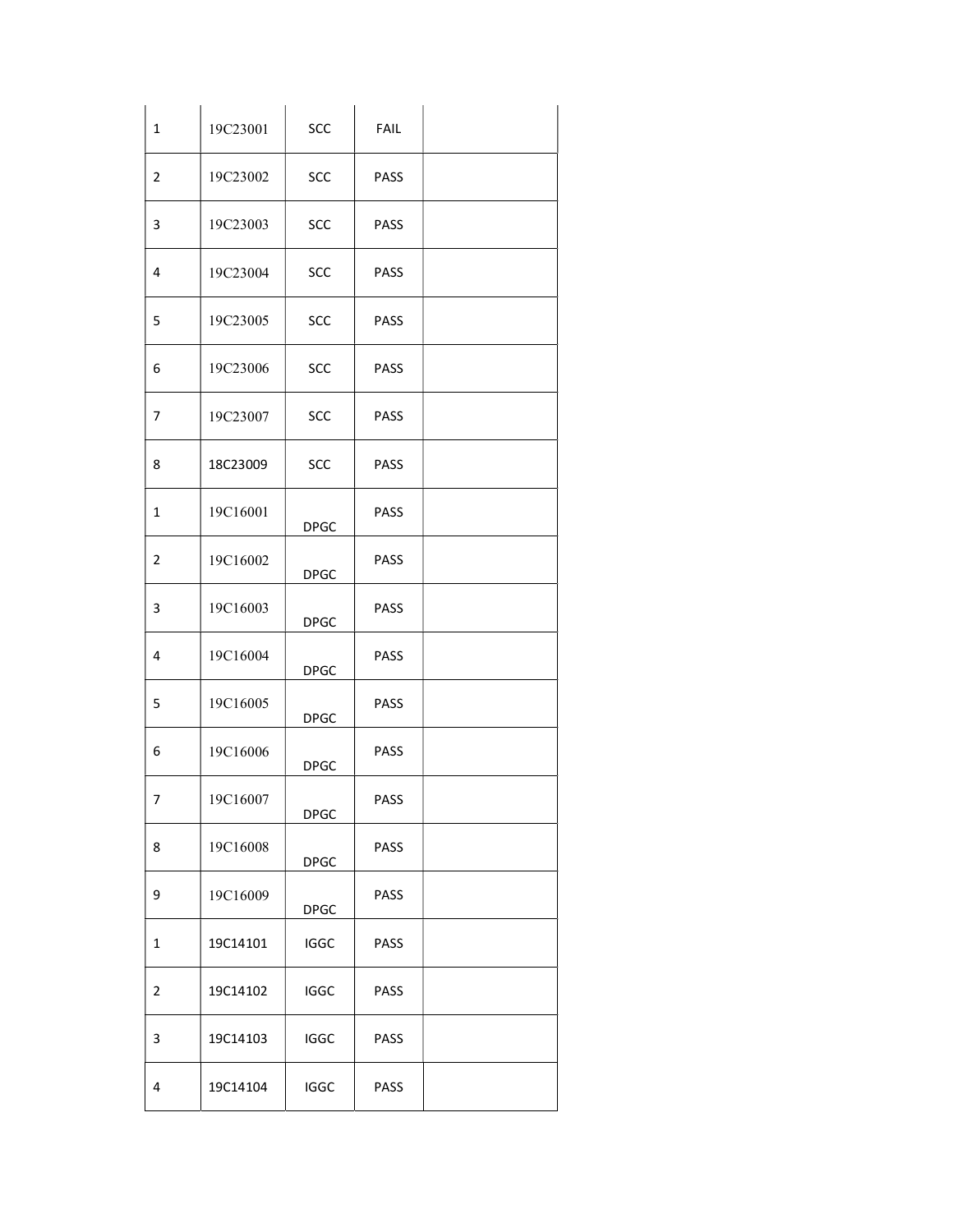| 6              | 19C14106 | <b>IGGC</b> | PASS |  |
|----------------|----------|-------------|------|--|
| $\overline{7}$ | 19C14107 | <b>IGGC</b> | PASS |  |
| 8              | 19C14108 | IGGC        | PASS |  |
| 9              | 19C14109 | <b>IGGC</b> | PASS |  |
| 10             | 19C14110 | <b>IGGC</b> | PASS |  |
| $11\,$         | 19C14111 | <b>IGGC</b> | PASS |  |
| 12             | 19C14112 | <b>IGGC</b> | PASS |  |
| 13             | 19C14113 | <b>IGGC</b> | PASS |  |
| 14             | 19C14114 | IGGC        | PASS |  |
| 15             | 19C14115 | <b>IGGC</b> | PASS |  |
| 16             | 19C14116 | IGGC        | PASS |  |
| 17             | 19C14117 | <b>IGGC</b> | PASS |  |
| 18             | 19C14118 | <b>IGGC</b> | PASS |  |
| 19             | 19C14119 | <b>IGGC</b> | PASS |  |
| 20             | 19C14120 | IGGC        | PASS |  |
| 21             | 19C14121 | IGGC        | PASS |  |
| 22             | 19C14122 | IGGC        | PASS |  |
| 23             | 19C14123 | <b>IGGC</b> | PASS |  |
| 24             | 19C14124 | IGGC        | PASS |  |
| 25             | 19C14125 | <b>IGGC</b> | PASS |  |
| 26             | 19C14126 | IGGC        | AB   |  |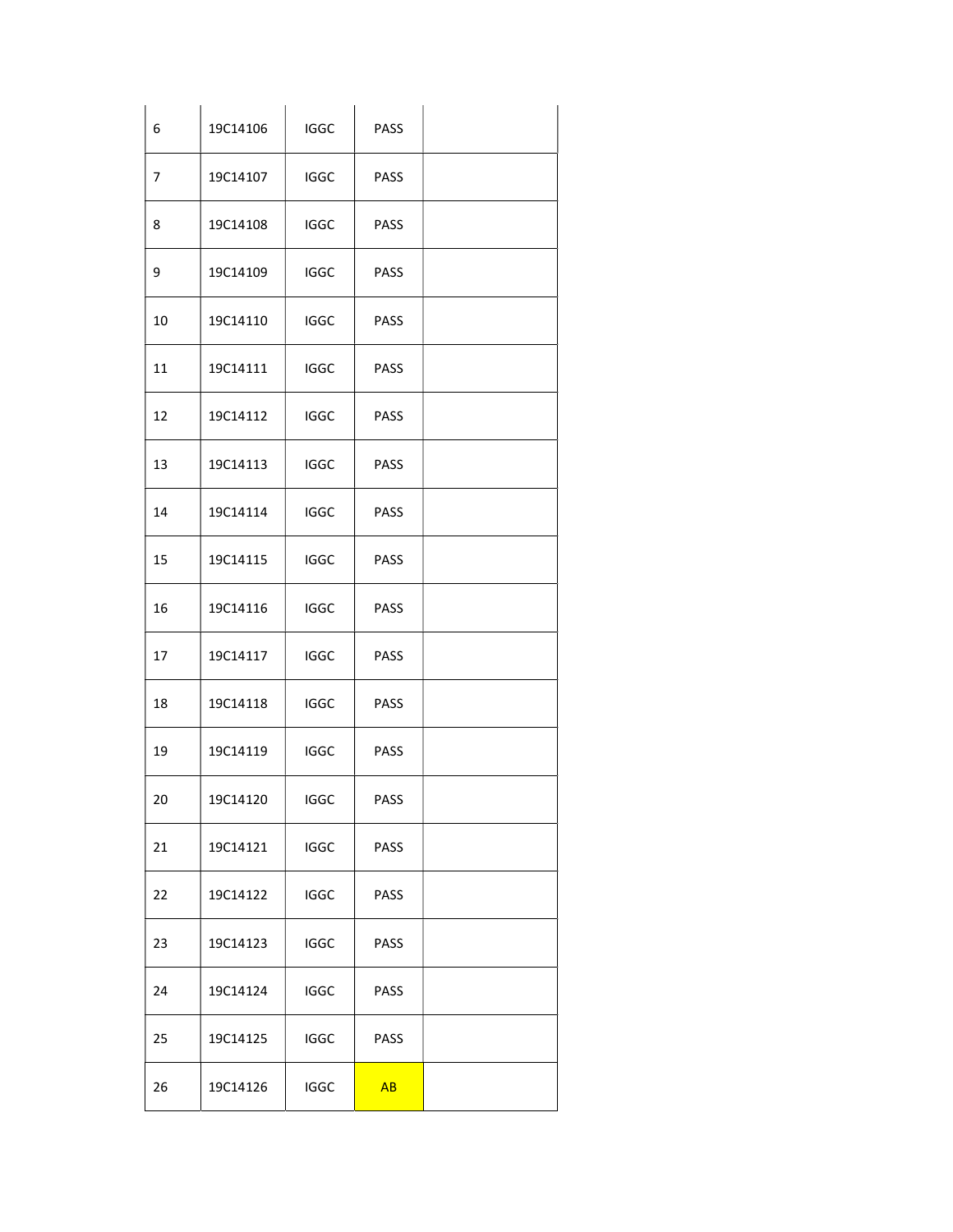| 27 | 19C14127 | <b>IGGC</b> | PASS |  |
|----|----------|-------------|------|--|
| 28 | 19C14128 | <b>IGGC</b> | PASS |  |
| 29 | 19C14129 | <b>IGGC</b> | PASS |  |
| 30 | 19C14130 | <b>IGGC</b> | PASS |  |
| 31 | 19C14131 | <b>IGGC</b> | PASS |  |
| 32 | 19C14132 | <b>IGGC</b> | PASS |  |
| 33 | 19C14133 | <b>IGGC</b> | PASS |  |
| 34 | 19C14134 | <b>IGGC</b> | PASS |  |
| 35 | 19C14135 | <b>IGGC</b> | PASS |  |
| 36 | 19C14136 | <b>IGGC</b> | PASS |  |
| 37 | 19C14137 | <b>IGGC</b> | PASS |  |
| 38 | 19C14138 | <b>IGGC</b> | PASS |  |
| 39 | 19C14139 | <b>IGGC</b> | PASS |  |
| 40 | 19C14140 | <b>IGGC</b> | PASS |  |
| 41 | 19C14141 | IGGC        | PASS |  |
| 42 | 19C14142 | IGGC        | PASS |  |
| 43 | 19C14143 | <b>IGGC</b> | PASS |  |
| 44 | 19C14144 | IGGC        | PASS |  |
| 45 | 19C14145 | IGGC        | PASS |  |
| 46 | 19C14146 | <b>IGGC</b> | PASS |  |
| 47 | 19C14147 | IGGC        | PASS |  |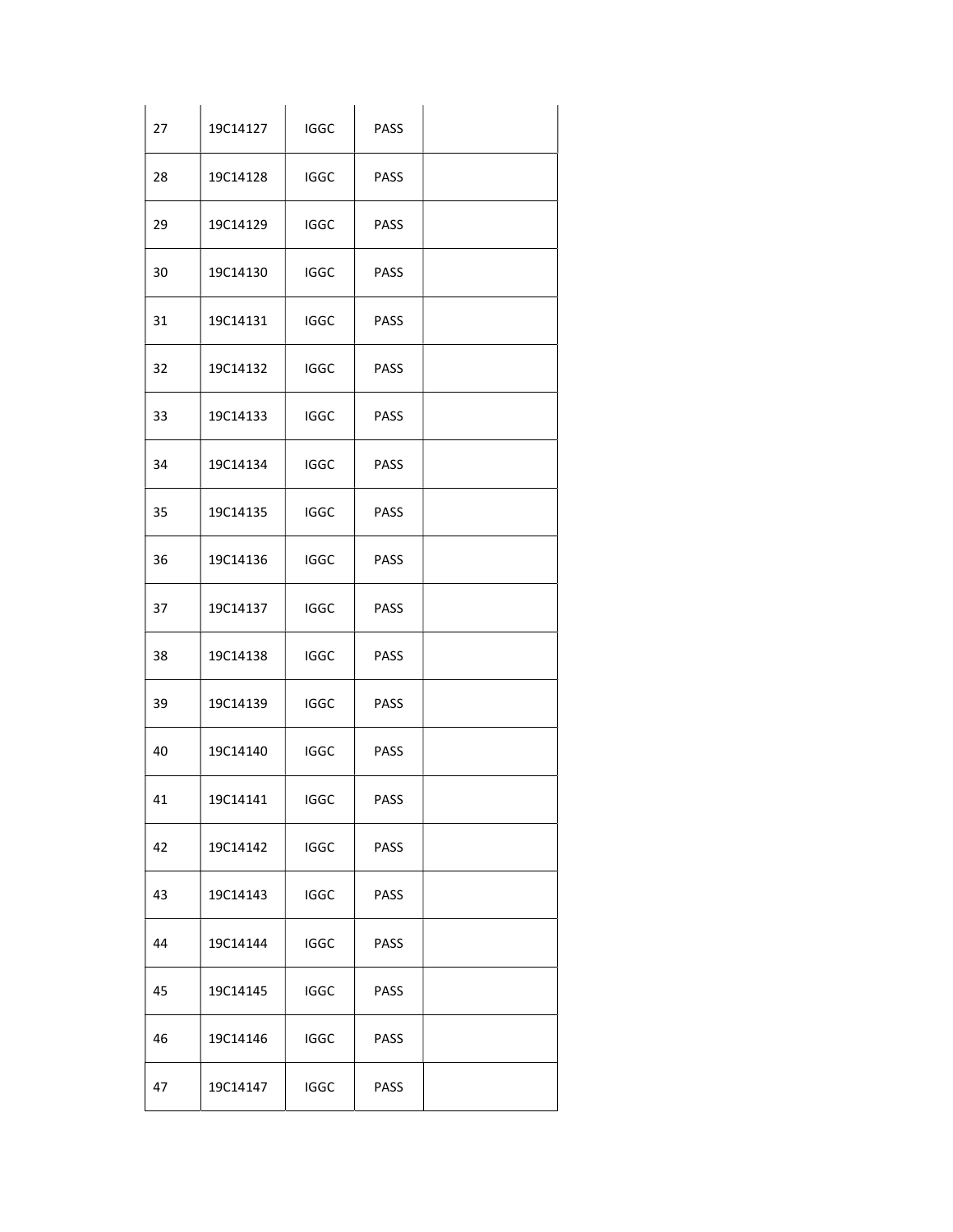| 48 | 19C14148 | <b>IGGC</b> | PASS        |  |
|----|----------|-------------|-------------|--|
| 49 | 19C14149 | <b>IGGC</b> | PASS        |  |
| 50 | 19C14150 | <b>IGGC</b> | PASS        |  |
| 51 | 19C14151 | <b>IGGC</b> | PASS        |  |
| 52 | 19C14152 | <b>IGGC</b> | PASS        |  |
| 53 | 19C14153 | <b>IGGC</b> | PASS        |  |
| 54 | 19C14154 | <b>IGGC</b> | PASS        |  |
| 55 | 19C14155 | <b>IGGC</b> | PASS        |  |
| 56 | 19C14156 | <b>IGGC</b> | PASS        |  |
| 57 | 19C14157 | <b>IGGC</b> | PASS        |  |
| 58 | 19C14158 | <b>IGGC</b> | PASS        |  |
| 59 | 19C14159 | <b>IGGC</b> | PASS        |  |
| 60 | 19C14160 | <b>IGGC</b> | PASS        |  |
| 61 | 19C14161 | <b>IGGC</b> | PASS        |  |
| 62 | 19C14162 | IGGC        | PASS        |  |
| 63 | 19C14163 | <b>IGGC</b> | PASS        |  |
| 64 | 19C14164 | IGGC        | PASS        |  |
| 65 | 19C14165 | <b>IGGC</b> | <b>PASS</b> |  |
| 66 | 19C14166 | IGGC        | PASS        |  |
| 67 | 19C14167 | <b>IGGC</b> | PASS        |  |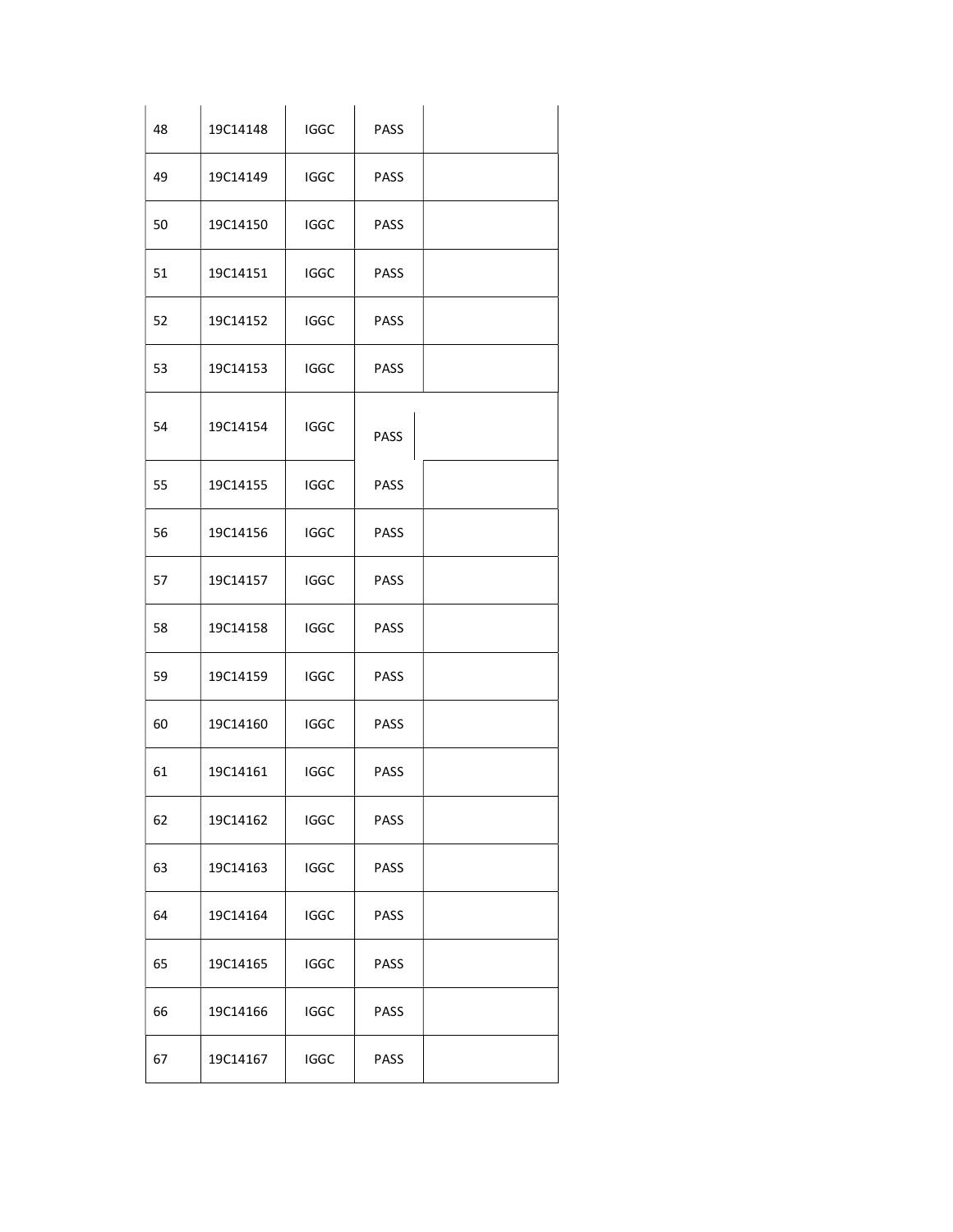| 68 | 19C14168 | <b>IGGC</b> | AB          |  |
|----|----------|-------------|-------------|--|
| 69 | 19C14169 | <b>IGGC</b> | PASS        |  |
| 70 | 19C14170 | <b>IGGC</b> | <b>PASS</b> |  |
| 71 | 19C14171 | <b>IGGC</b> | PASS        |  |
| 72 | 19C14172 | <b>IGGC</b> | PASS        |  |
| 73 | 19C14173 | <b>IGGC</b> | PASS        |  |
| 74 | 19C14174 | <b>IGGC</b> | PASS        |  |
| 75 | 19C14175 | <b>IGGC</b> | PASS        |  |
| 76 | 19C14176 | <b>IGGC</b> | PASS        |  |
| 77 | 19C14177 | <b>IGGC</b> | PASS        |  |
| 78 | 19C14178 | <b>IGGC</b> | PASS        |  |
| 79 | 19C14179 | <b>IGGC</b> | PASS        |  |
| 80 | 19C14180 | <b>IGGC</b> | PASS        |  |
| 81 | 19C14181 | <b>IGGC</b> | <b>PASS</b> |  |
| 82 | 19C14182 | <b>IGGC</b> | PASS        |  |
| 83 | 19C14183 | <b>IGGC</b> | PASS        |  |
| 84 | 18C14185 | <b>IGGC</b> | PASS        |  |
| 85 | 18C14163 | <b>IGGC</b> | <b>PASS</b> |  |
| 86 | 18C14167 | <b>IGGC</b> | PASS        |  |
| 87 | 17C14115 | <b>IGGC</b> | <b>PASS</b> |  |
| 88 | 17C14145 | <b>IGGC</b> | PASS        |  |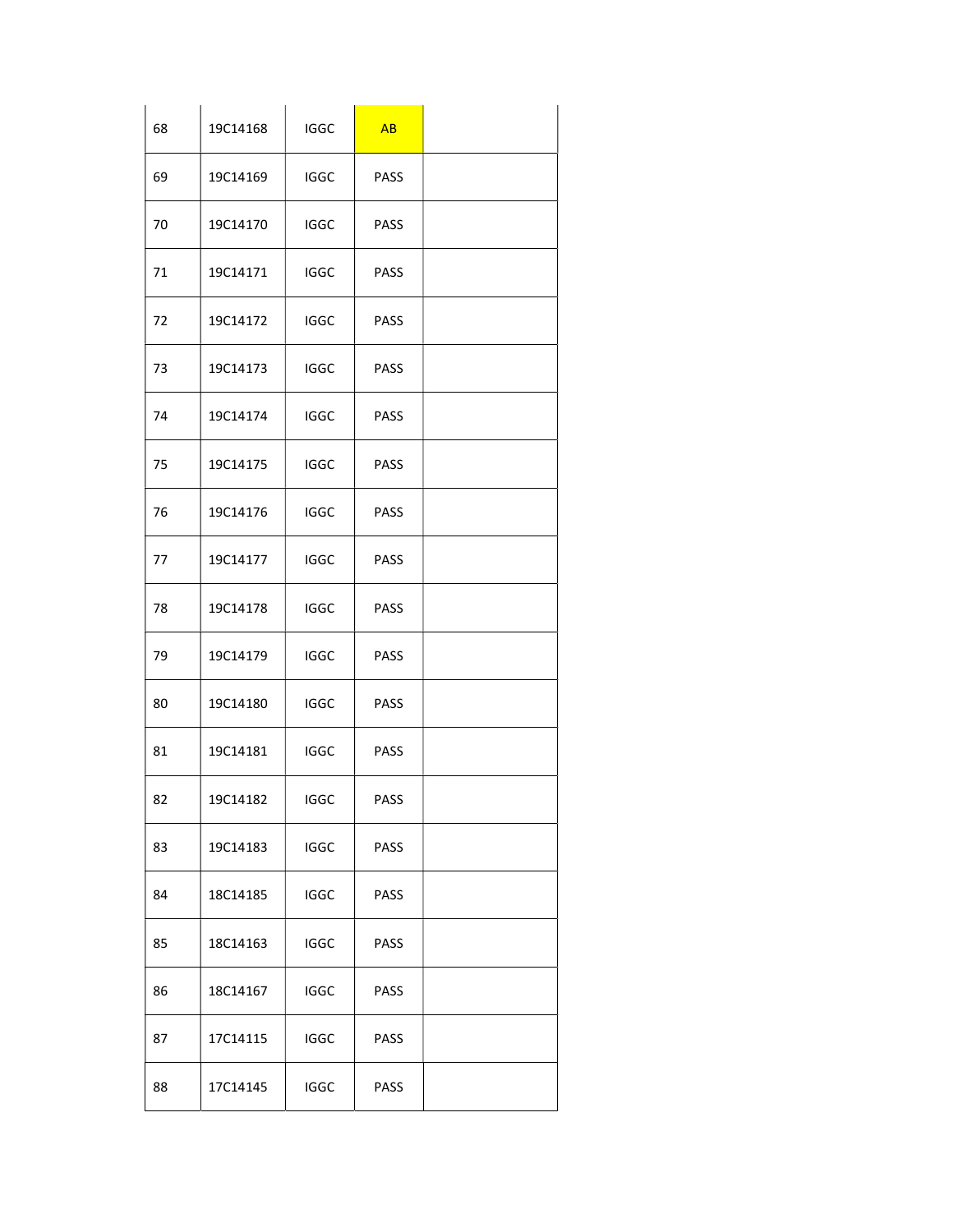| $\mathbf 1$             | 19C21001 | <b>VUBC</b> | PASS |  |
|-------------------------|----------|-------------|------|--|
| $\overline{2}$          | 19C21002 | <b>VUBC</b> | PASS |  |
| $\mathbf{3}$            | 19C21003 | <b>VUBC</b> | PASS |  |
| 4                       | 19C21004 | <b>VUBC</b> | PASS |  |
| 5                       | 19C21005 | <b>VUBC</b> | PASS |  |
| 6                       | 19C21006 | <b>VUBC</b> | PASS |  |
| $\overline{7}$          | 19C21007 | <b>VUBC</b> | PASS |  |
| 8                       | 19C21008 | <b>VUBC</b> | PASS |  |
| 9                       | 19C21009 | <b>VUBC</b> | PASS |  |
| 10                      | 19C21010 | <b>VUBC</b> | PASS |  |
| 11                      | 18C21001 | <b>VUBC</b> | PASS |  |
| $\mathbf{1}$            | 19C19001 | GCB         | PASS |  |
| $\overline{2}$          | 19C19002 | GCB         | PASS |  |
| 3                       | 19C19003 | GCB         | PASS |  |
| $\overline{\mathbf{4}}$ | 19C19004 | GCB         | PASS |  |
| 5                       | 19C19005 | GCB         | PASS |  |
| 6                       | 19C19006 | GCB         | PASS |  |
| $\overline{7}$          | 19C19007 | GCB         | PASS |  |
| 8                       | 19C19008 | GCB         | PASS |  |
| 9                       | 18C19007 | GCB         | PASS |  |
| $\mathbf 1$             | 19C26001 | WRGC        | PASS |  |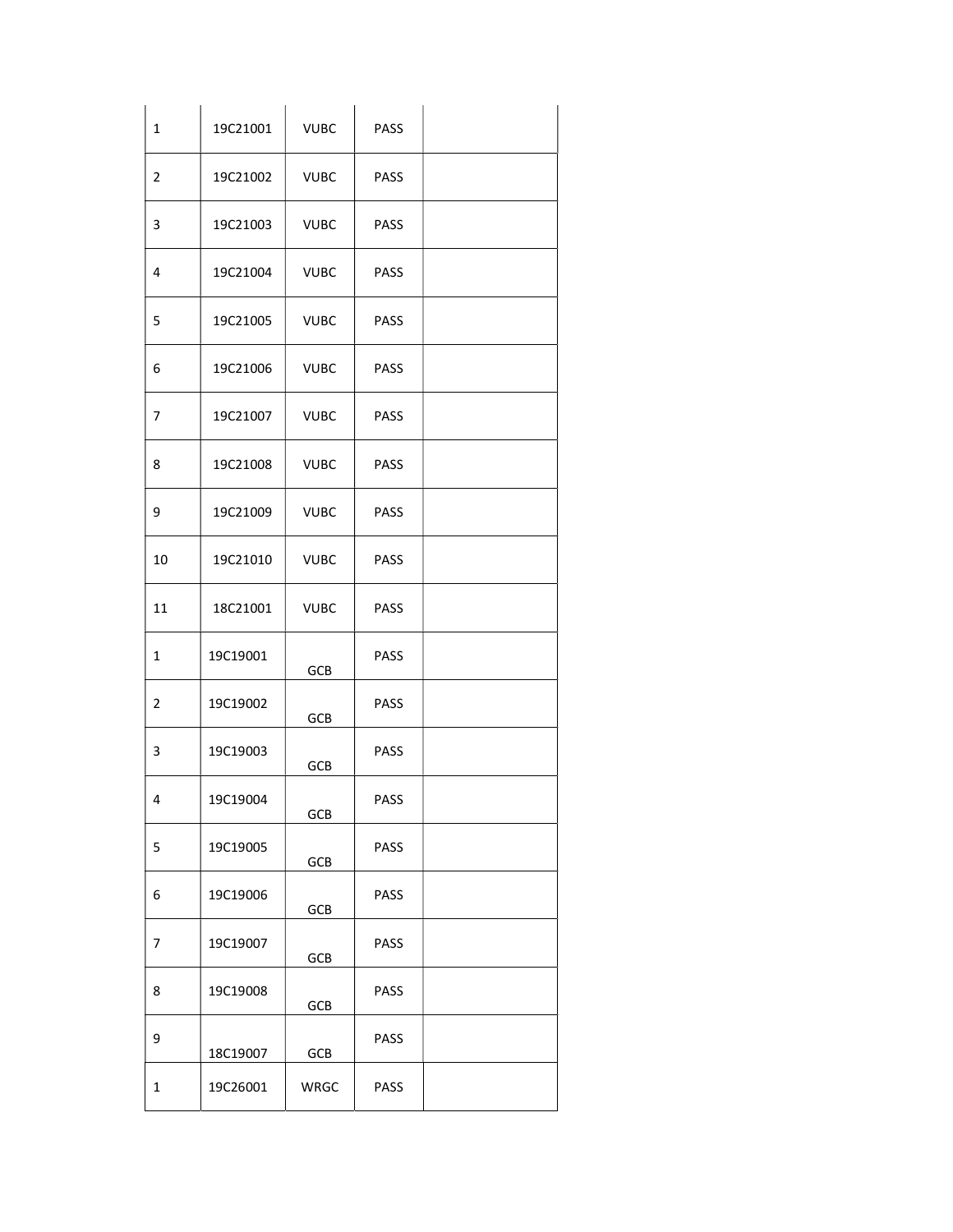| $\overline{2}$ | 19C26002 | WRGC | <b>PASS</b> |  |
|----------------|----------|------|-------------|--|
| 3              | 19C26003 | WRGC | PASS        |  |
| 4              | 19C26004 | WRGC | <b>PASS</b> |  |
| 5              | 19C26005 | WRGC | PASS        |  |
| 6              | 19C26006 | WRGC | <b>PASS</b> |  |
| $\overline{7}$ | 19C26007 | WRGC | <b>PASS</b> |  |
| 8              | 18C26003 | WRGC | PASS        |  |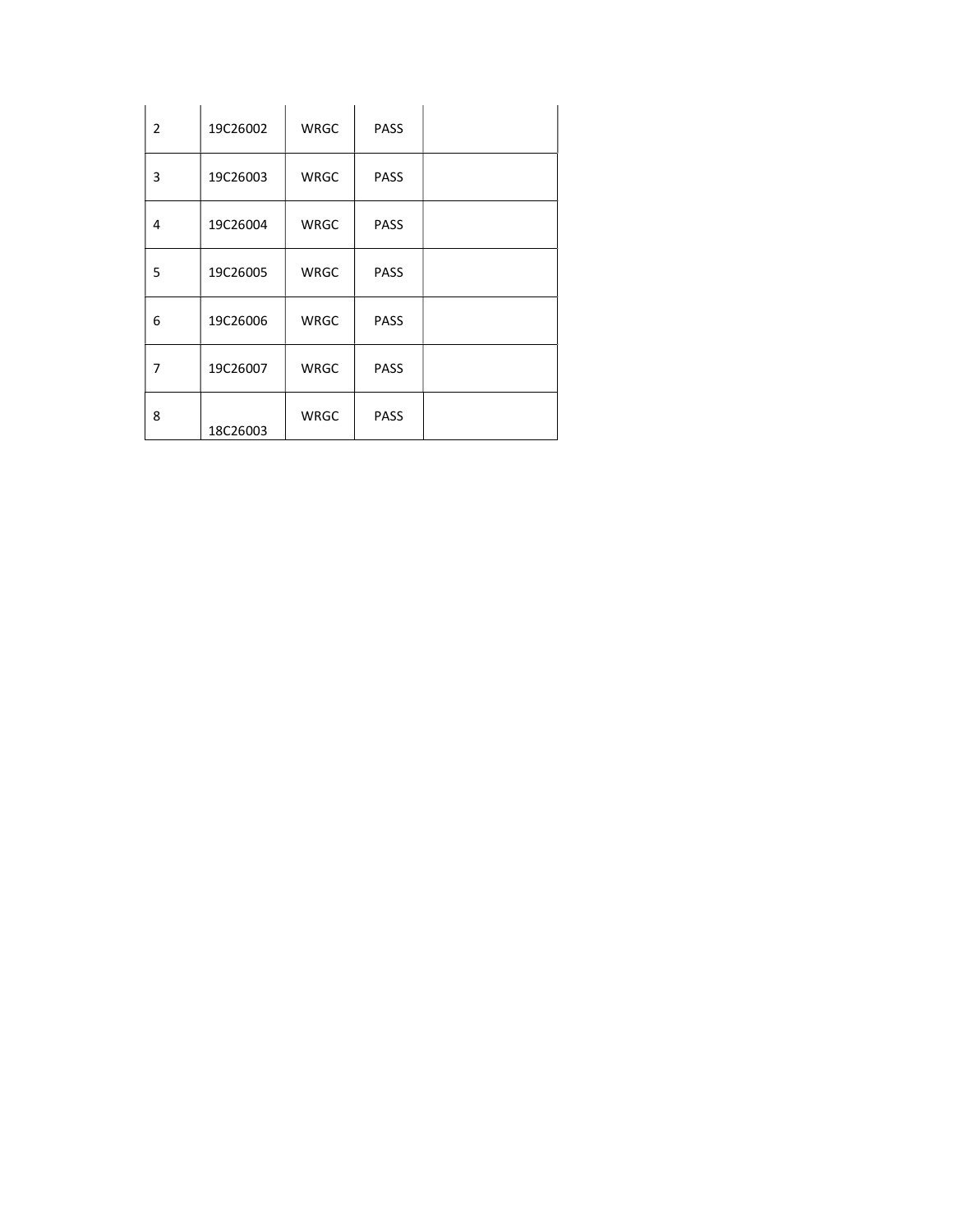( Dr. Bijay Raji) Controller of Examinations

No.Exam-3044/UG/2015 ( VoI-II ) Dated Rono Hills the 11 th January'2022

Copy to :-

- 1. The Secretary to Hon'ble Governor of Arunachal Pradesh and Chief Rector,Rajiv Gandhi University, Itanagar for information.
- 2. The Director (Higher Education), MHRD, govt. of India, New Delhi for information.